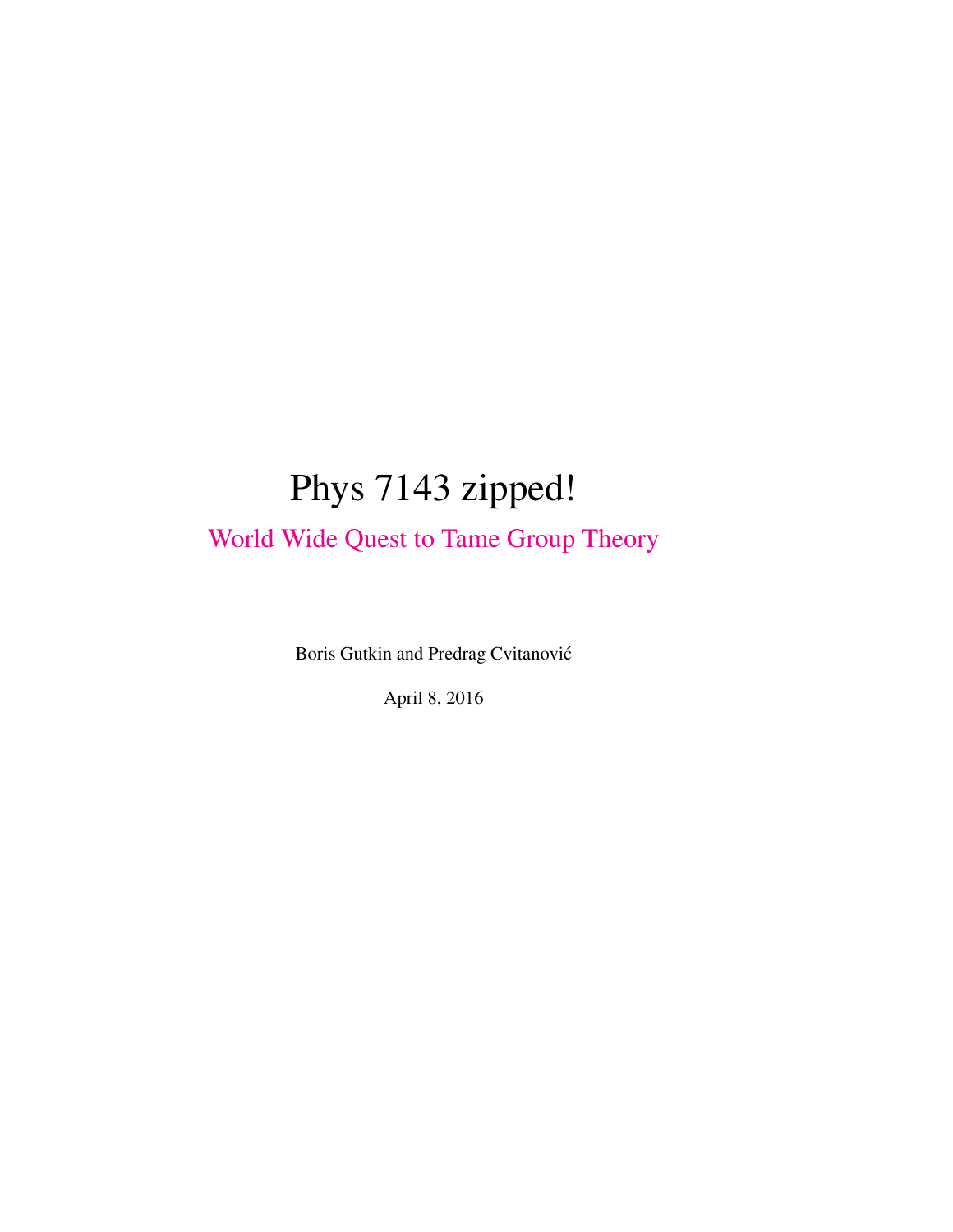# **Contents**

| 1                | 5<br>Linear algebra                                                                                                                                                                                                            |    |  |  |  |  |  |  |  |  |  |
|------------------|--------------------------------------------------------------------------------------------------------------------------------------------------------------------------------------------------------------------------------|----|--|--|--|--|--|--|--|--|--|
|                  | Homework HW1                                                                                                                                                                                                                   | 5  |  |  |  |  |  |  |  |  |  |
|                  | 1.1                                                                                                                                                                                                                            | 6  |  |  |  |  |  |  |  |  |  |
|                  | 1.2.                                                                                                                                                                                                                           | 6  |  |  |  |  |  |  |  |  |  |
|                  | 9<br>1.3                                                                                                                                                                                                                       |    |  |  |  |  |  |  |  |  |  |
|                  | 1.4                                                                                                                                                                                                                            | 11 |  |  |  |  |  |  |  |  |  |
|                  | 1.4.1                                                                                                                                                                                                                          | 19 |  |  |  |  |  |  |  |  |  |
|                  |                                                                                                                                                                                                                                |    |  |  |  |  |  |  |  |  |  |
|                  | exercises 20                                                                                                                                                                                                                   |    |  |  |  |  |  |  |  |  |  |
| $\overline{2}$   | 23<br><b>Finite groups - definitions</b>                                                                                                                                                                                       |    |  |  |  |  |  |  |  |  |  |
|                  |                                                                                                                                                                                                                                | 23 |  |  |  |  |  |  |  |  |  |
|                  | Using group theory without knowing any $\dots \dots \dots \dots \dots$<br>2.1                                                                                                                                                  | 24 |  |  |  |  |  |  |  |  |  |
|                  |                                                                                                                                                                                                                                | 26 |  |  |  |  |  |  |  |  |  |
|                  | exercises 27                                                                                                                                                                                                                   |    |  |  |  |  |  |  |  |  |  |
| 3                | <b>Group representations</b>                                                                                                                                                                                                   | 31 |  |  |  |  |  |  |  |  |  |
|                  |                                                                                                                                                                                                                                | 31 |  |  |  |  |  |  |  |  |  |
|                  |                                                                                                                                                                                                                                | 32 |  |  |  |  |  |  |  |  |  |
|                  |                                                                                                                                                                                                                                | 32 |  |  |  |  |  |  |  |  |  |
|                  | exercises 32                                                                                                                                                                                                                   |    |  |  |  |  |  |  |  |  |  |
| $\blacktriangle$ | <b>Hard work builds character</b>                                                                                                                                                                                              | 35 |  |  |  |  |  |  |  |  |  |
|                  |                                                                                                                                                                                                                                | 35 |  |  |  |  |  |  |  |  |  |
|                  | 4.1 Literature engage and contained a series of the contact of the contact of the contact of the contact of the contact of the contact of the contact of the contact of the contact of the contact of the contact of the conta | 36 |  |  |  |  |  |  |  |  |  |
|                  |                                                                                                                                                                                                                                | 37 |  |  |  |  |  |  |  |  |  |
|                  | exercises 37                                                                                                                                                                                                                   |    |  |  |  |  |  |  |  |  |  |
| 5                | It takes class<br>41                                                                                                                                                                                                           |    |  |  |  |  |  |  |  |  |  |
|                  |                                                                                                                                                                                                                                | 41 |  |  |  |  |  |  |  |  |  |
|                  | 5.1                                                                                                                                                                                                                            | 42 |  |  |  |  |  |  |  |  |  |
|                  |                                                                                                                                                                                                                                | 43 |  |  |  |  |  |  |  |  |  |
|                  | exercises 44                                                                                                                                                                                                                   |    |  |  |  |  |  |  |  |  |  |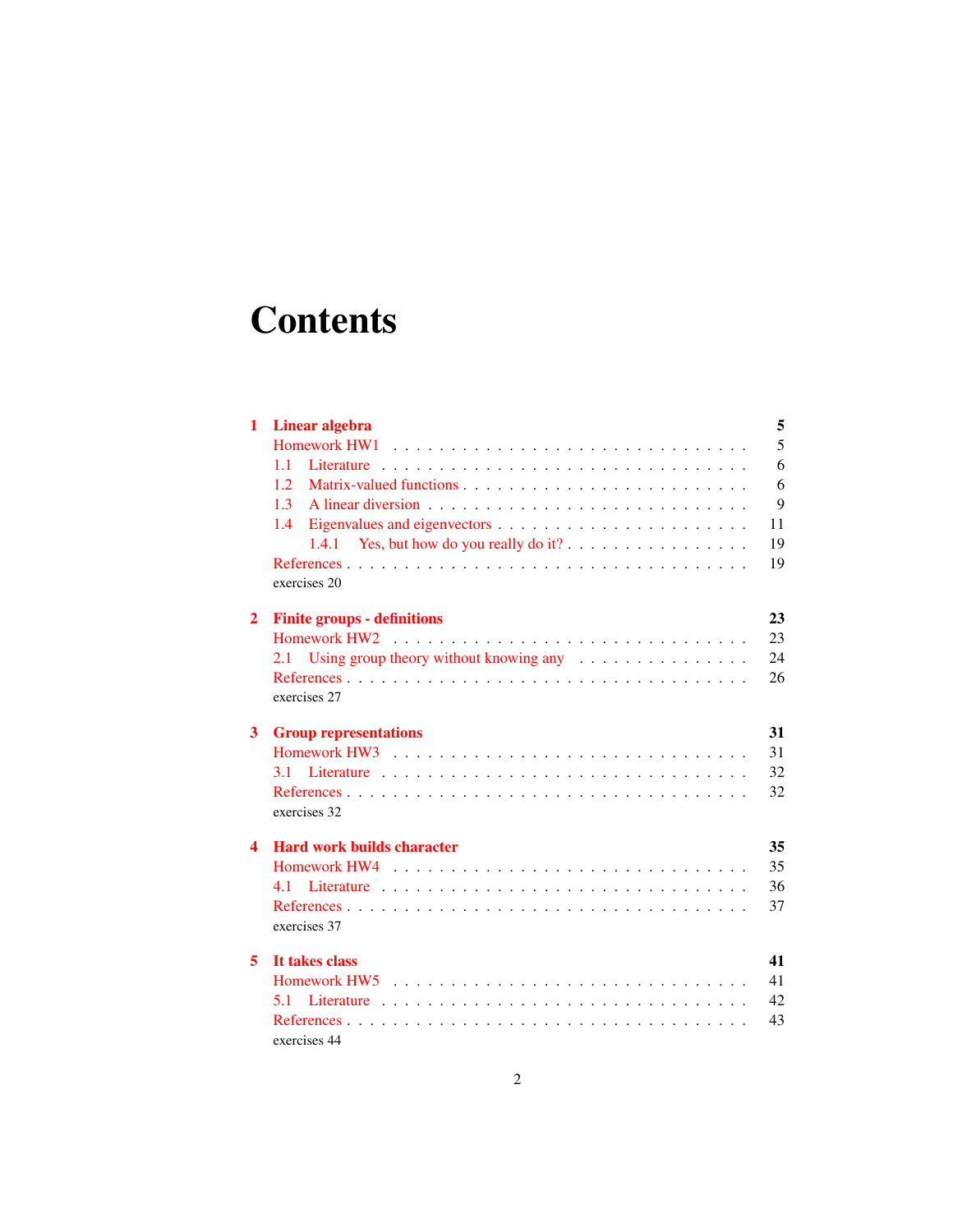#### **CONTENTS**

| 6 | <b>For fundamentalists</b><br>exercises 53                                                                | 47<br>47<br>48<br>53 |
|---|-----------------------------------------------------------------------------------------------------------|----------------------|
| 7 | <b>QM</b> applications<br>exercises 58                                                                    | 57<br>57             |
| 8 | <b>Graphene</b><br>8.1<br>exercises 64                                                                    | 61<br>61<br>62<br>63 |
| 9 | <b>Continuous groups</b><br>exercises 68                                                                  | 67<br>67<br>68       |
|   | 10 $O(2)$ symmetry sliced<br>exercises 72                                                                 | 71<br>71<br>72       |
|   | 11 $SU(2)$ and $SO(3)$<br>exercises 74                                                                    | 73<br>73             |
|   | <b>12 Mehr Gruppenpest</b><br>12.1 Some applications of group theory to quantum mechanics<br>exercises 81 | 77<br>77<br>78       |
|   | 13 $SU(3)$<br>exercises 84                                                                                | 83<br>83<br>84       |
|   | A Code<br>Ten Simple Rules for Reproducible Computational Research<br>A.1<br>A.2                          | 85<br>85<br>85       |

2015-01-24 3 PHYS-7143-16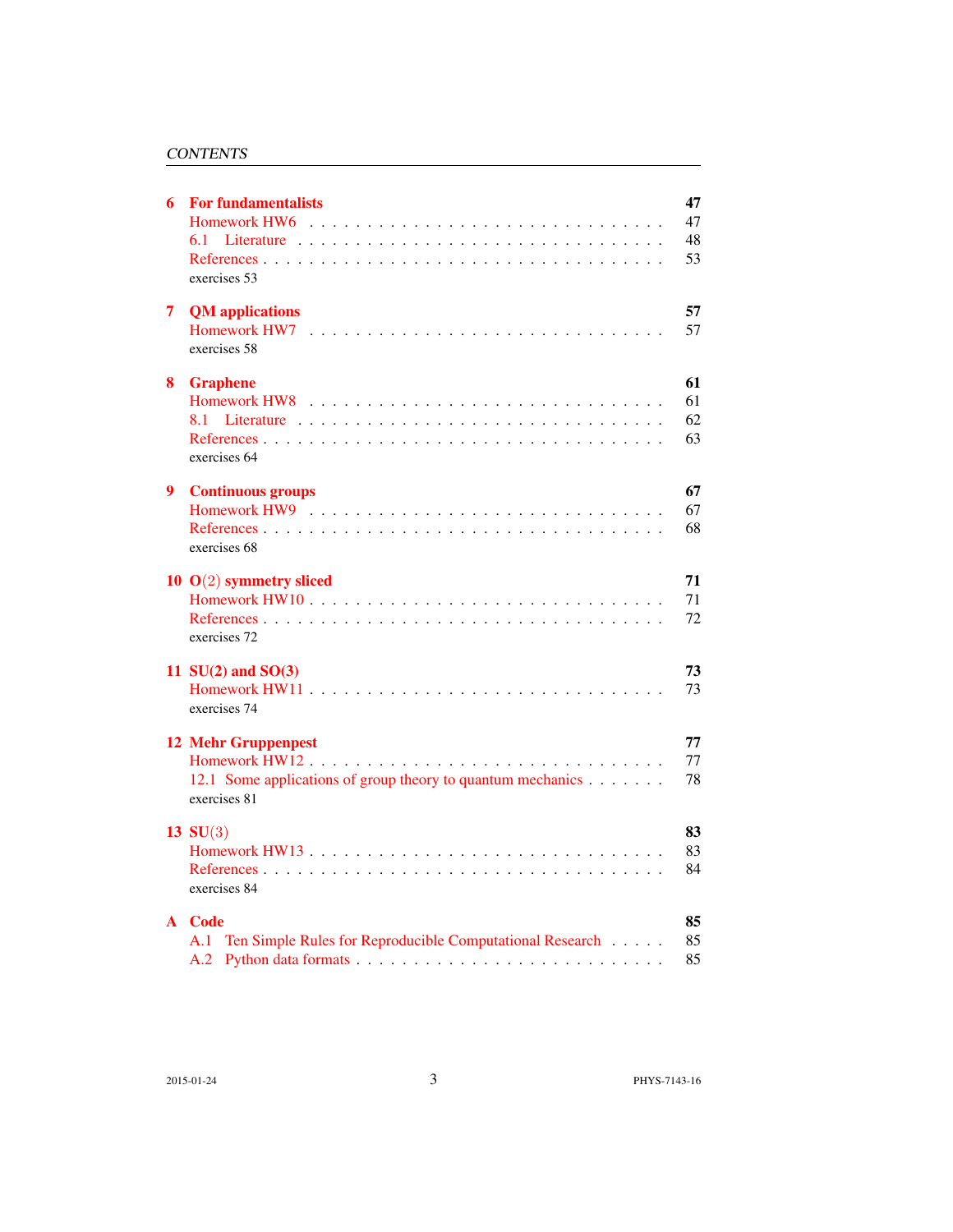## **group theory - week** 1

# Linear algebra

### Georgia Tech PHYS-7143

**Homework HW1** due Tuesday, January 19, 2016

== show all your work for maximum credit, == put labels, title, legends on any graphs == acknowledge study group member, if collective effort

Exercise 1.1 *Trace-log of a matrix* 4 points Exercise 1.2 *Stability, diagonal case* 2 points Exercise 1.3 *Time-ordered exponentials* 4 points

#### Bonus points

Exercise 1.4 *Real representation of complex eigenvalues* 4 points

Total of 10 points = 100 % score. Extra points accumulate, can help you later if you miss a few problems.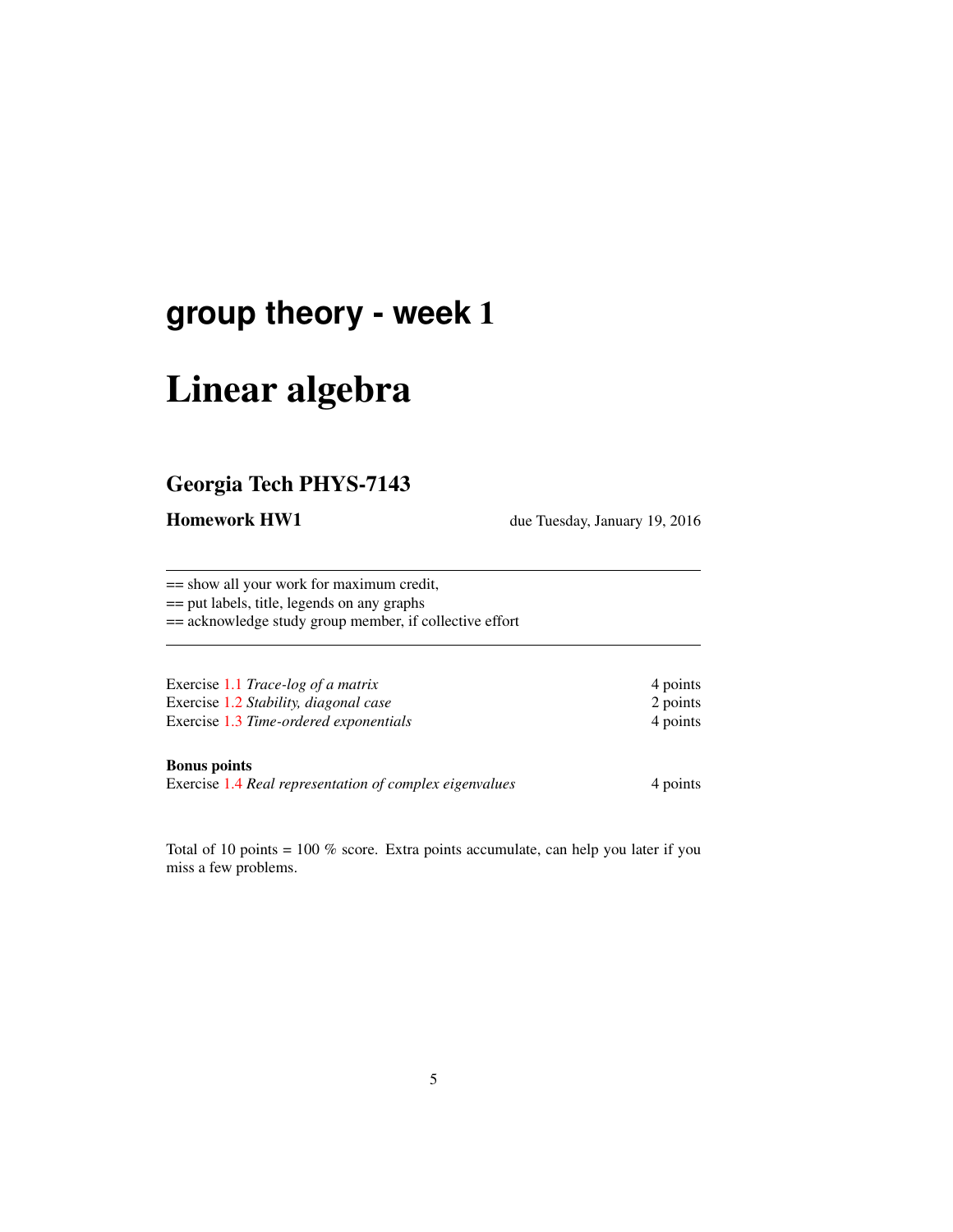#### 2016-01-12 Predrag Lecture 1 Linear algebra - a brief recap

Course start: *If I am allowed to teach group theory* video [\(click here\),](https://www.youtube.com/embed/k7Fakf51jGQ) then read Predrag notes - derivation of  $e^{(1)}$  eigenvector; sketch eigenvectors. Sect. 1.2 *Matrix-valued functions* Sect. 1.3 *A linear diversion* Sect. 1.4 *Eigenvalues and eigenvectors*

2016-01-14 Predrag Lecture  $2$  (with spill over into lecture 3)

Recap from Lecture 1: state Hamilton-Cayley equation, projection operators (1.31), any matrix function is evaluated by spectral decomposition (1.34). Work through example 1.6

Predrag notes: Right (column) and left (row) eigenvectors

Predrag notes on moment of inertia tensor,

Predrag handwritten notes are not on the web, for those streteches you might want to take your own notes in the lecture.

#### 1.1 Literature

Mopping up operations are the activities that engage most scientists throughout their careers.

— Thomas Kuhn, *The Structure of Scientific Revolutions*

The subject of linear algebra generates innumerable tomes of its own, and is way beyond what we can exhaustively cover. We have added to the [course homepage](http://ChaosBook.org/~predrag/courses/PHYS-7143-16/schedule.html) linear operators and matrices reading: Stone and P. Goldbart [9], *Mathematics for Physics: A Guided Tour for Graduate Students*, [Appendix A.](http://ChaosBook.org/~predrag/courses/PHYS-7143-16/StGoAppA.pdf) This is an advanced summary where you will find almost everything one needs to know. More pedestrian and perhaps easier to read is Arfken and Weber [1] *Mathematical Methods for Physicists: A Comprehensive Guide*, [Chapter 3.](http://ChaosBook.org/~predrag/courses/PHYS-7143-16/ArWe05chap3.pdf)

Here we recapitulate a few concepts that we found essential. The punch line is (1.42): Hamilton-Cayley equation  $\prod (M - \lambda_i 1) = 0$  associates with each distinct root  $\lambda_i$  of a matrix M a projection onto *i*th vector subspace

$$
\mathbf{P}_i = \prod_{j \neq i} \frac{\mathbf{M} - \lambda_j \mathbf{1}}{\lambda_i - \lambda_j}.
$$

What follows - for this week - is a jumble of Predrag's notes. If you understand the examples, we are on the roll. If not, ask :)

### 1.2 Matrix-valued functions

How are we to think of the quantum operator

$$
\hat{H} = \hat{T} + \hat{V}, \qquad \hat{T} = \hat{p}^2 / 2m, \qquad \hat{V} = V(\hat{q}),
$$
\n(1.1)

PHYS-7143-16 week1 6 2016-01-28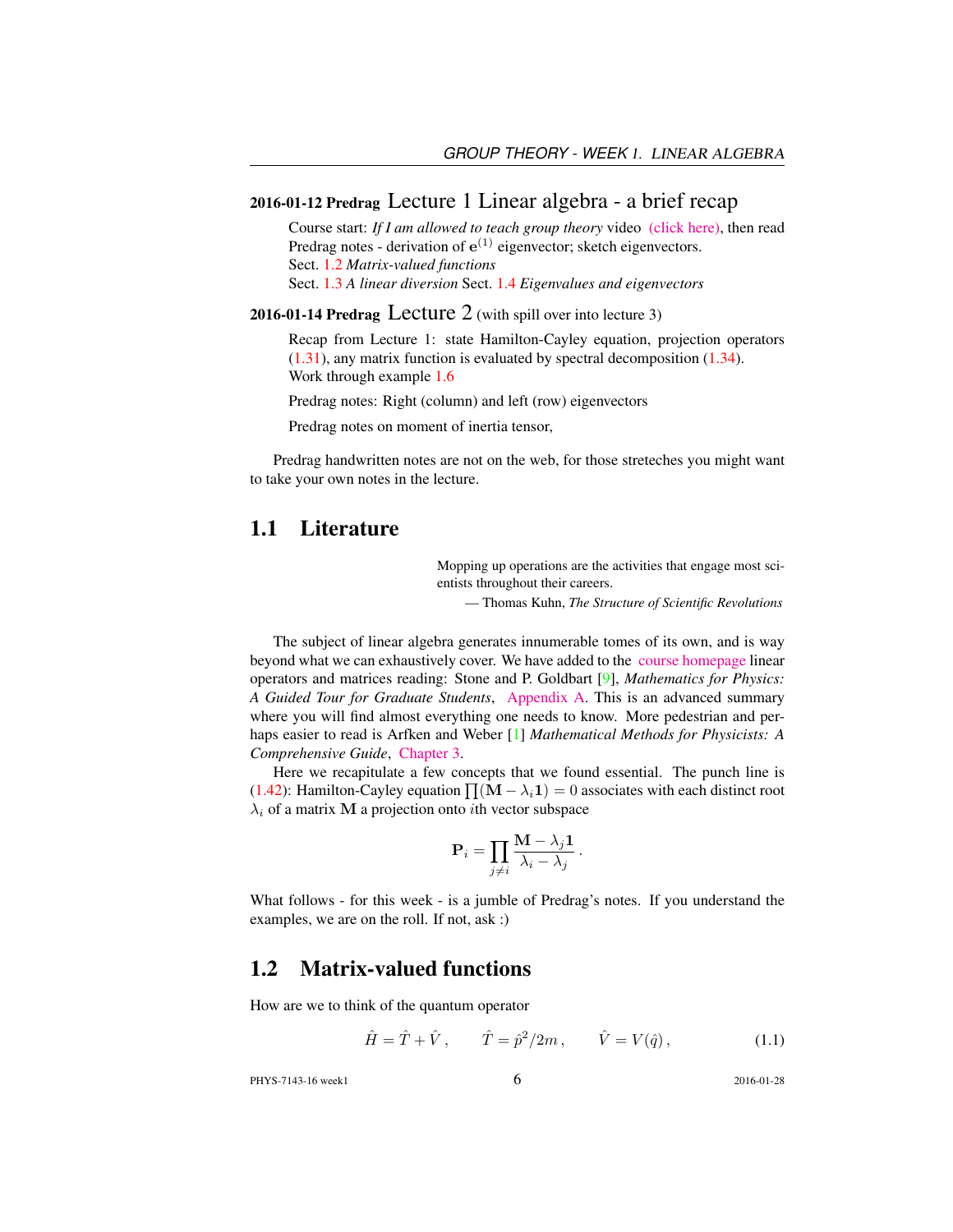corresponding to a classical Hamiltonian  $H = T + V$ , where T is kinetic energy, and V is the potential?

Whenever you are confused about an "operator", think "matrix". Expressed in terms of basis functions, the quantum evolution operator is an infinite-dimensional matrix; if we happen to know the eigenbasis of the Hamiltonian, the problem is solved already. In real life we have to guess that some complete basis set is good starting point for solving the problem, and go from there. In practice we truncate such opertor representations to finite-dimensional matrices, so it pays to recapitulate a few relevant facts about matrix algebra.

We summarize some of the properties of functions of finite-dimensional matrices. The derivative of a matrix is a matrix with elements

$$
\mathbf{A}'(x) = \frac{d\mathbf{A}(x)}{dx}, \qquad A'_{ij}(x) = \frac{d}{dx}A_{ij}(x). \tag{1.2}
$$

Derivatives of products of matrices are evaluated by the chain rule

$$
\frac{d}{dx}(\mathbf{AB}) = \frac{d\mathbf{A}}{dx}\mathbf{B} + \mathbf{A}\frac{d\mathbf{B}}{dx}.
$$
\n(1.3)

A matrix and its derivative matrix in general do not commute

$$
\frac{d}{dx}\mathbf{A}^2 = \frac{d\mathbf{A}}{dx}\mathbf{A} + \mathbf{A}\frac{d\mathbf{A}}{dx}.
$$
 (1.4)

The derivative of the inverse of a matrix, if the inverse exists, follows from  $\frac{d}{dx}(\mathbf{A}\mathbf{A}^{-1}) =$ 0:

$$
\frac{d}{dx}\mathbf{A}^{-1} = -\frac{1}{\mathbf{A}}\frac{d\mathbf{A}}{dx}\frac{1}{\mathbf{A}}.
$$
 (1.5)

A function of a single variable that can be expressed in terms of additions and multiplications generalizes to a matrix-valued function by replacing the variable by the matrix.

In particular, the exponential of a constant matrix can be defined either by its series expansion, or as a limit of an infinite product:

$$
e^{\mathbf{A}} = \sum_{k=0}^{\infty} \frac{1}{k!} \mathbf{A}^{k}, \qquad \mathbf{A}^{0} = \mathbf{1}
$$
 (1.6)

$$
= \lim_{N \to \infty} \left( 1 + \frac{1}{N} \mathbf{A} \right)^N \tag{1.7}
$$

The first equation follows from the second one by the binomial theorem, so these indeed are equivalent definitions. That the terms of order  $O(N^{-2})$  or smaller do not matter follows from the bound

$$
\left(1+\frac{x-\epsilon}{N}\right)^N < \left(1+\frac{x+\delta x_N}{N}\right)^N < \left(1+\frac{x+\epsilon}{N}\right)^N,
$$

where  $|\delta x_N| < \epsilon$ . If  $\lim \delta x_N \to 0$  as  $N \to \infty$ , the extra terms do not contribute. A proof for matrices would probably require defining the norm of a matrix (and, more generally, a norm of an operator acting on a Banach space) first. If you know an easy proof, let us know.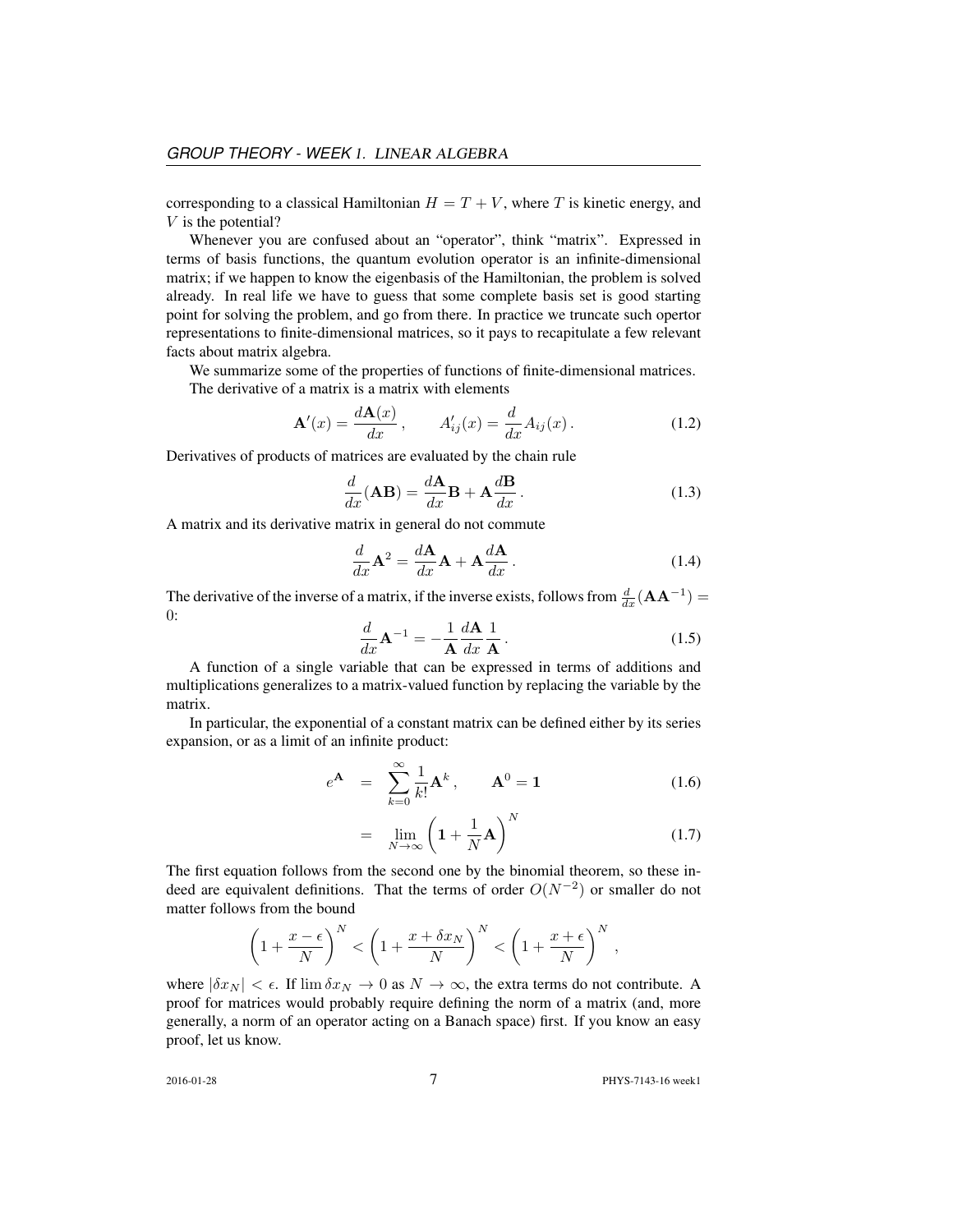Logarithm of a matrix. The logarithm of a matrix is defined by the power series

$$
\ln(1 - B) = -\sum_{k=1}^{\infty} \frac{B^k}{k}.
$$
\n(1.8)

.

log det = tr log matrix identity. Consider now the determinant

$$
\det(e^{\mathbf{A}}) = \lim_{N \to \infty} (\det(\mathbf{1} + \mathbf{A}/N))^N
$$

To the leading order in  $1/N$ 

$$
\det (1 + A/N) = 1 + \frac{1}{N} tr A + O(N^{-2}).
$$

hence

$$
\det e^{\mathbf{A}} = \lim_{N \to \infty} \left( 1 + \frac{1}{N} \text{tr} \, \mathbf{A} + O(N^{-2}) \right)^N = \lim_{N \to \infty} \left( 1 + \frac{\text{tr} \, \mathbf{A}}{N} \right)^N = e^{\text{tr} \, \mathbf{A}} \tag{1.9}
$$

Defining  $M = e^A$  we can write this as

$$
\ln \det M = \text{tr} \ln M. \tag{1.10}
$$

Due to non-commutativity of matrices, generalization of a function of several variables to a function of several matrices is not as straightforward. Expression involving several matrices depend on their commutation relations. For example, the Baker-Campbell-Hausdorff commutator expansion

$$
e^{t\mathbf{A}}\mathbf{B}e^{-t\mathbf{A}} = \mathbf{B} + t[\mathbf{A}, \mathbf{B}] + \frac{t^2}{2}[\mathbf{A}, [\mathbf{A}, \mathbf{B}]] + \frac{t^3}{3!}[\mathbf{A}, [\mathbf{A}, [\mathbf{A}, \mathbf{B}]]] + \cdots \quad (1.11)
$$

sometimes used to establish the equivalence of the Heisenberg and Schrödinger pictures of quantum mechanics follows by recursive evaluation of  $t$  derivatives

$$
\frac{d}{dt}\left(e^{t\mathbf{A}}\mathbf{B}e^{-t\mathbf{A}}\right) = e^{t\mathbf{A}}[\mathbf{A},\mathbf{B}]e^{-t\mathbf{A}}.
$$

Expanding  $\exp(A + B)$ ,  $\exp A$ ,  $\exp B$  to first few orders using (1.6) yields

$$
e^{(A+B)/N} = e^{A/N} e^{B/N} - \frac{1}{2N^2} [A, B] + O(N^{-3}), \qquad (1.12)
$$

and the Trotter product formula: if  $B$ ,  $C$  and  $A = B + C$  are matrices, then

$$
e^{\mathbf{A}} = \lim_{N \to \infty} \left( e^{\mathbf{B}/N} e^{\mathbf{C}/N} \right)^N \tag{1.13}
$$

PHYS-7143-16 week1 8 2016-01-28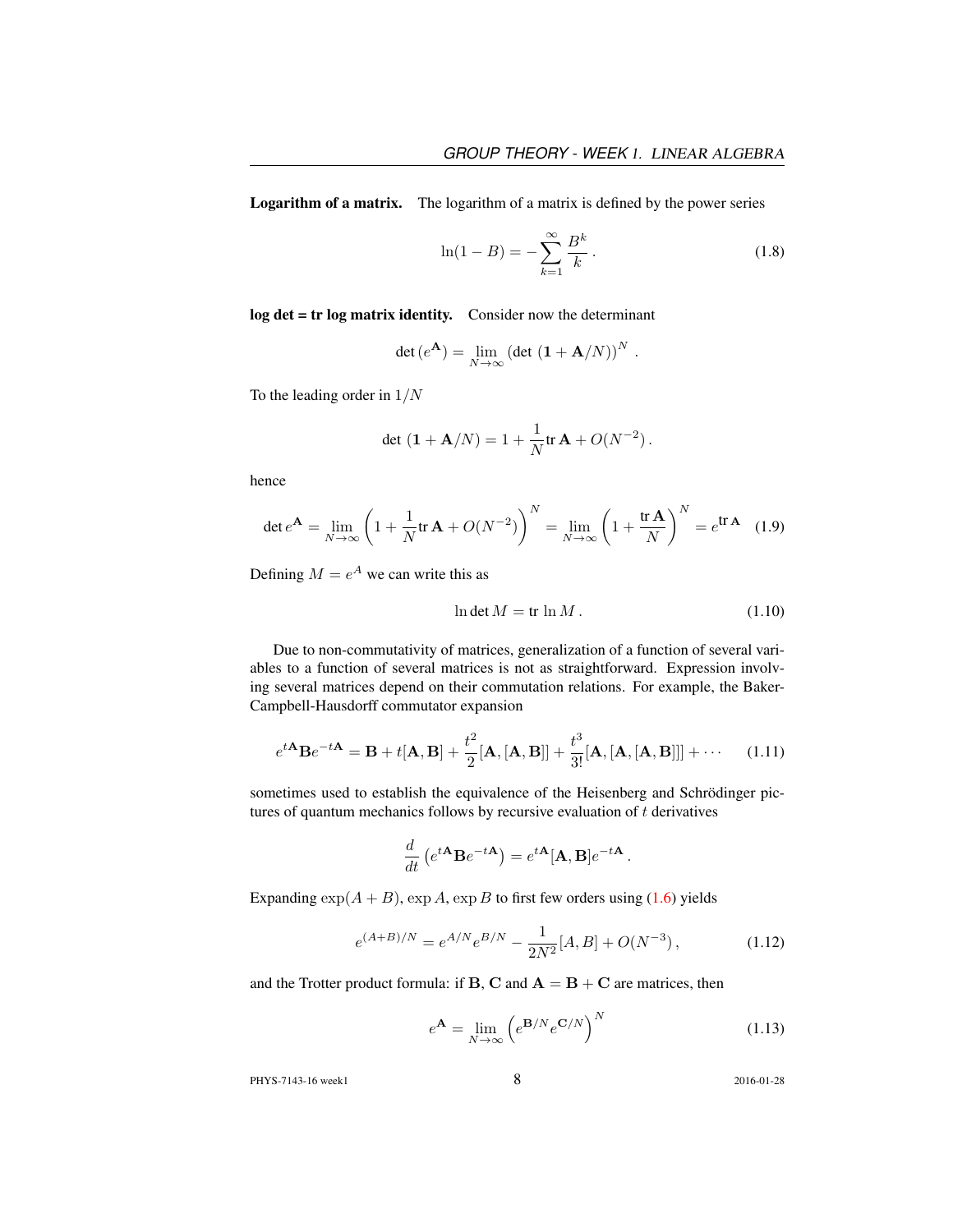#### 1.3 A linear diversion

Linear is good, nonlinear is bad. —Jean Bellissard

(Notes based of [ChaosBook.org/chapters/stability.pdf\)](http://ChaosBook.org/chapters/stability.pdf)

Linear fields are the simplest vector fields, described by linear differential equations which can be solved explicitly, with solutions that are good for all times. The state space for linear differential equations is  $\mathcal{M} = \mathbb{R}^d$ , and the equations of motion are written in terms of a vector  $x$  and a constant stability matrix  $A$  as

$$
\dot{x} = v(x) = Ax. \tag{1.14}
$$

Solving this equation means finding the state space trajectory

$$
x(t) = (x_1(t), x_2(t), \dots, x_d(t))
$$

passing through a given initial point  $x_0$ . If  $x(t)$  is a solution with  $x(0) = x_0$  and  $y(t)$  another solution with  $y(0) = y_0$ , then the linear combination  $ax(t) + by(t)$  with  $a, b \in \mathbb{R}$  is also a solution, but now starting at the point  $ax_0 + by_0$ . At any instant in time, the space of solutions is a  $d$ -dimensional vector space, spanned by a basis of  $d$ linearly independent solutions.

How do we solve the linear differential equation  $(1.14)$ ? If instead of a matrix equation we have a scalar one,  $\dot{x} = \lambda x$  , the solution is  $x(t) = e^{t\lambda}x_0$  . In order to solve the d-dimensional matrix case, it is helpful to rederive this solution by studying what happens for a short time step  $\delta t$ . If time  $t = 0$  coincides with position  $x(0)$ , then

$$
\frac{x(\delta t) - x(0)}{\delta t} = \lambda x(0),\tag{1.15}
$$

which we iterate  $m$  times to obtain Euler's formula for compounding interest

$$
x(t) \approx \left(1 + \frac{t}{m}\lambda\right)^m x(0) \approx e^{t\lambda}x(0). \tag{1.16}
$$

The term in parentheses acts on the initial condition  $x(0)$  and evolves it to  $x(t)$  by taking m small time steps  $\delta t = t/m$ . As  $m \to \infty$ , the term in parentheses converges to  $e^{t\lambda}$ . Consider now the matrix version of equation (1.15):

$$
\frac{x(\delta t) - x(0)}{\delta t} = Ax(0). \tag{1.17}
$$

A representative point x is now a vector in  $\mathbb{R}^d$  acted on by the matrix A, as in (1.14). Denoting by 1 the identity matrix, and repeating the steps  $(1.15)$  and  $(1.16)$  we obtain Euler's formula for the exponential of a matrix:

$$
x(t) = Jt x(0), \t Jt = etA = \lim_{m \to \infty} \left( 1 + \frac{t}{m} A \right)^m.
$$
 (1.18)

2016-01-28 9 PHYS-7143-16 week1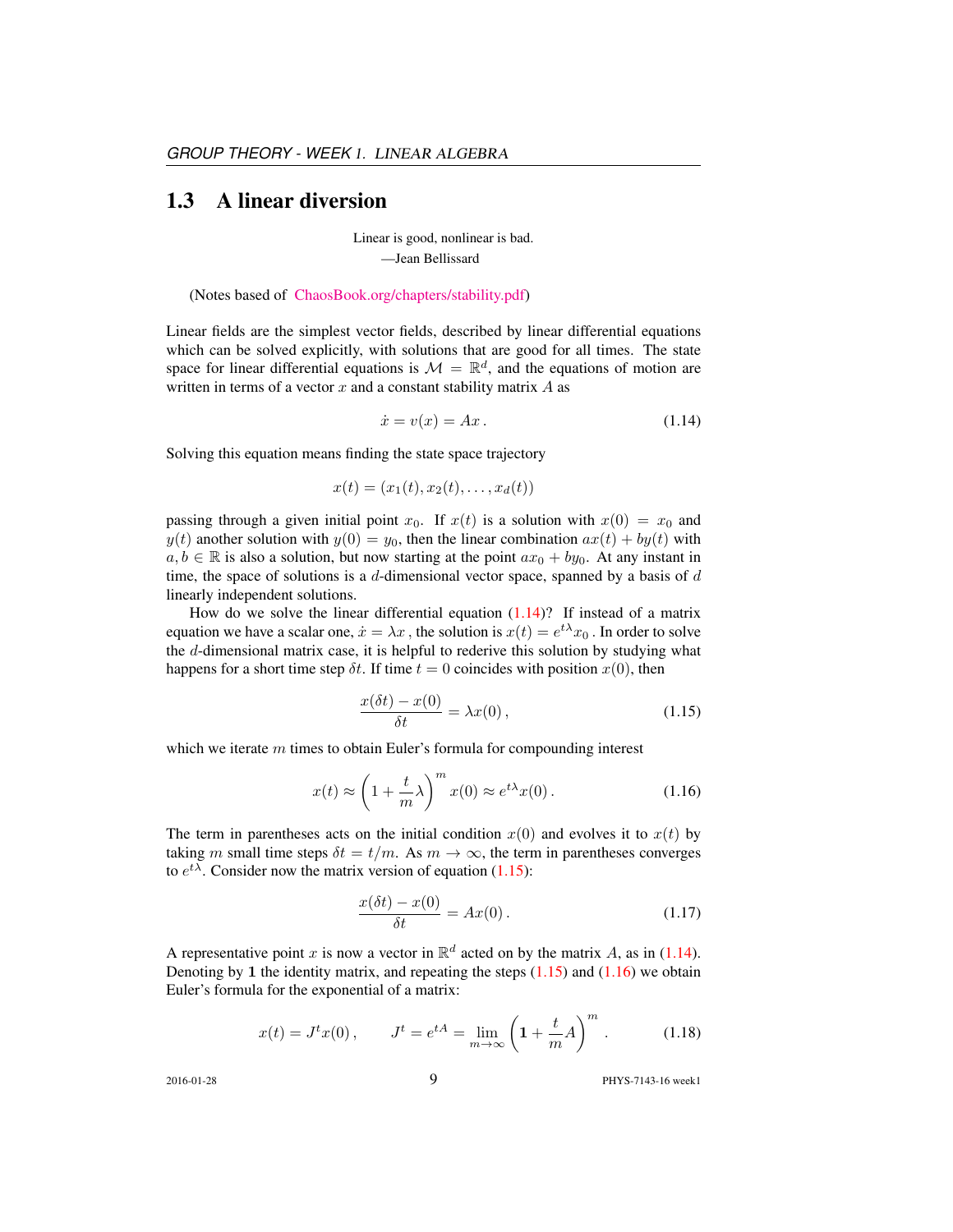We will find this definition for the exponential of a matrix helpful in the general case, where the matrix  $A = A(x(t))$  varies along a trajectory.

Now that we have some feeling for the qualitative behavior of eigenvectors and eigenvalues of linear flows, we are ready to return to the nonlinear case. How do we compute the exponential  $(1.18)$ ?

$$
x(t) = ft(x0), \quad \delta x(x0, t) = Jt(x0) \delta x(x0, 0).
$$
 (1.19)

The equations are linear, so we should be able to integrate them–but in order to make sense of the answer, we derive this integral step by step. The Jacobian matrix is computed by integrating the equations of variations

$$
\dot{x}_i = v_i(x), \quad \dot{\delta x}_i = \sum_j A_{ij}(x) \delta x_j \tag{1.20}
$$

Consider the case of a general, non-stationary trajectory  $x(t)$ . The exponential of a constant matrix can be defined either by its Taylor series expansion or in terms of the Euler limit (1.18):

$$
e^{tA} = \sum_{k=0}^{\infty} \frac{t^k}{k!} A^k = \lim_{m \to \infty} \left( 1 + \frac{t}{m} A \right)^m.
$$
 (1.21)

Taylor expanding is fine if  $A$  is a constant matrix. However, only the second, taxaccountant's discrete step definition of an exponential is appropriate for the task at hand. For dynamical systems, the local rate of neighborhood distortion  $A(x)$  depends on where we are along the trajectory. The linearized neighborhood is deformed along the flow, and the m discrete time-step approximation to  $J<sup>t</sup>$  is therefore given by a generalization of the Euler product (1.21):

$$
J^{t} = \lim_{m \to \infty} \prod_{n=m}^{1} (1 + \delta t A(x_{n})) = \lim_{m \to \infty} \prod_{n=m}^{1} e^{\delta t A(x_{n})}
$$
(1.22)  
= 
$$
\lim_{m \to \infty} e^{\delta t A(x_{m})} e^{\delta t A(x_{m-1})} \cdots e^{\delta t A(x_{2})} e^{\delta t A(x_{1})},
$$

where  $\delta t = (t - t_0)/m$ , and  $x_n = x(t_0 + n\delta t)$ . Indexing of the products indicates that the successive infinitesimal deformation are applied by multiplying from the left. The  $m \to \infty$  limit of this procedure is the formal integral

$$
J_{ij}^{t}(x_0) = \left[ \mathbf{T}e^{\int_0^t d\tau A(x(\tau))} \right]_{ij}, \qquad (1.23)
$$

where T stands for time-ordered integration, *defined* as the continuum limit of the exercise 1.3 successive multiplications (1.22). This integral formula for  $J<sup>t</sup>$  is the finite time com-<br>panion of the differential definition. The definition makes evident important properties of Jacobian matrices, such as their being multiplicative along the flow,

$$
J^{t+t'}(x) = J^{t'}(x') J^t(x), \qquad \text{where } x' = f^t(x_0), \tag{1.24}
$$

which is an immediate consequence of the time-ordered product structure of  $(1.22)$ . However, in practice  $J$  is evaluated by integrating differential equation along with the ODEs that define a particular flow.

PHYS-7143-16 week1 2016-01-28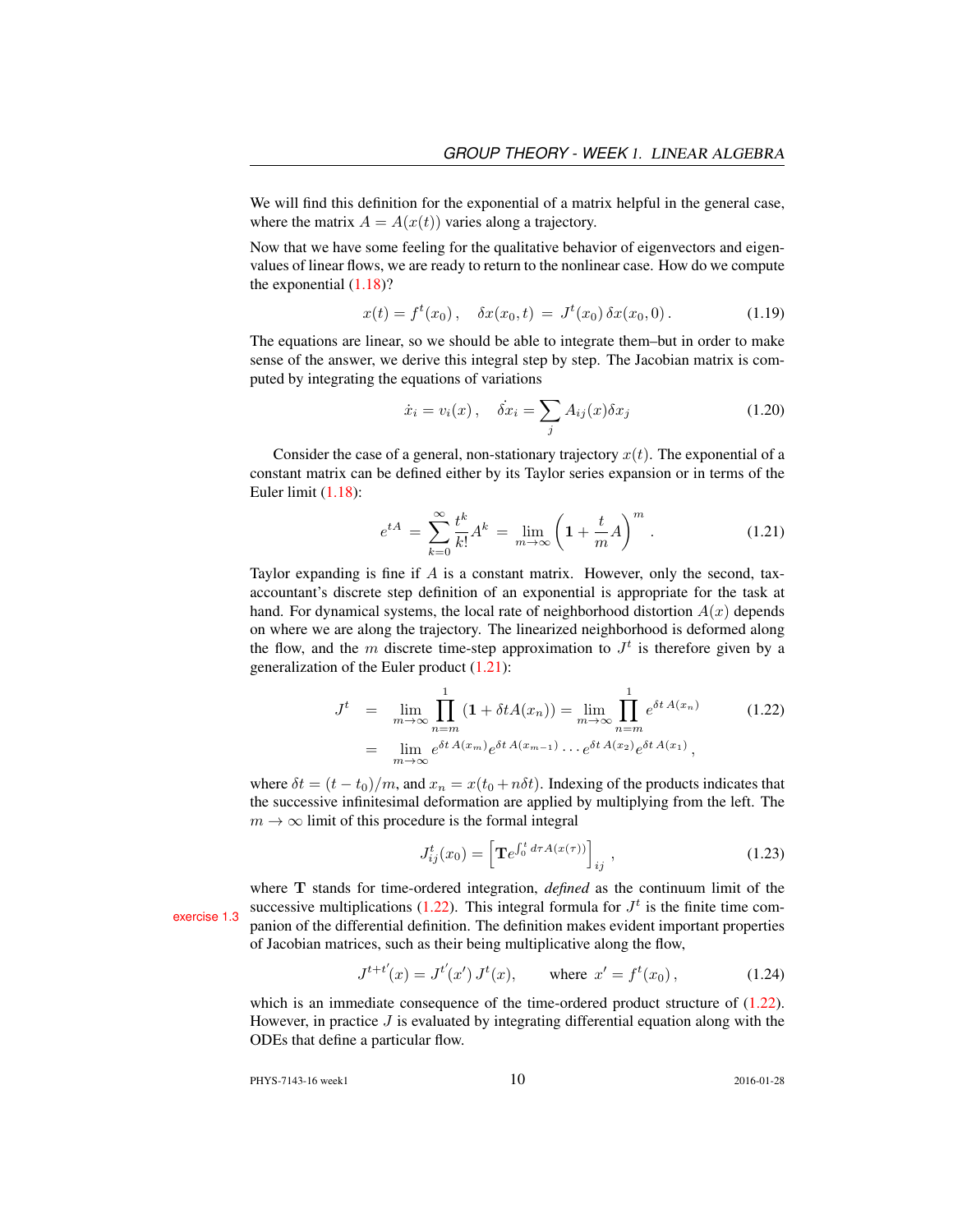#### 1.4 Eigenvalues and eigenvectors

10. Try to leave out the part that readers tend to skip. — Elmore Leonard's Ten Rules of Writing.

**Eigenvalues** of a  $[d \times d]$  matrix M are the roots of its characteristic polynomial

$$
\det\left(\mathbf{M} - \lambda \mathbf{1}\right) = \prod(\lambda_i - \lambda) = 0. \tag{1.25}
$$

Given a nonsingular matrix M, with all  $\lambda_i \neq 0$ , acting on d-dimensional vectors x, we would like to determine *eigenvectors*  $e^{(i)}$  of M on which M acts by scalar multiplication by eigenvalue  $\lambda_i$ 

$$
\mathbf{M} \,\mathbf{e}^{(i)} = \lambda_i \mathbf{e}^{(i)} \,. \tag{1.26}
$$

If  $\lambda_i \neq \lambda_j$ ,  $e^{(i)}$  and  $e^{(j)}$  are linearly independent. There are at most d distinct eigenvalues and eigenspaces, which we assume have been computed by some method, and ordered by their real parts, Re  $\lambda_i \geq \text{Re }\lambda_{i+1}$ .

If all eigenvalues are distinct  $e^{(j)}$  are d linearly independent vectors which can be used as a (non-orthogonal) basis for any d-dimensional vector  $\mathbf{x} \in \mathbb{R}^d$ 

$$
\mathbf{x} = x_1 \,\mathbf{e}^{(1)} + x_2 \,\mathbf{e}^{(2)} + \dots + x_d \,\mathbf{e}^{(d)}.
$$
 (1.27)

From (1.26) it follows that

$$
(\mathbf{M} - \lambda_i \mathbf{1}) \mathbf{e}^{(j)} = (\lambda_j - \lambda_i) \mathbf{e}^{(j)},
$$

matrix  $(\mathbf{M}-\lambda_i\mathbf{1})$  annihilates  $\mathbf{e}^{(i)}$ , the product of all such factors annihilates any vector, and the matrix M satisfies its characteristic equation

$$
\prod_{i=1}^{d} (\mathbf{M} - \lambda_i \mathbf{1}) = 0.
$$
 (1.28)

This humble fact has a name: the Hamilton-Cayley theorem. If we delete one term from this product, we find that the remainder projects  $x$  from (1.27) onto the corresponding eigenspace:

$$
\prod_{j \neq i} (\mathbf{M} - \lambda_j \mathbf{1}) \mathbf{x} = \prod_{j \neq i} (\lambda_i - \lambda_j) x_i e^{(i)}.
$$

Dividing through by the  $(\lambda_i - \lambda_j)$  factors yields the *projection operators* 

$$
\mathbf{P}_{i} = \prod_{j \neq i} \frac{\mathbf{M} - \lambda_{j} \mathbf{1}}{\lambda_{i} - \lambda_{j}},\tag{1.29}
$$

which are *orthogonal* and *complete*:

$$
\mathbf{P}_{i}\mathbf{P}_{j} = \delta_{ij}\mathbf{P}_{j}, \quad \text{(no sum on } j), \qquad \sum_{i=1}^{r} \mathbf{P}_{i} = \mathbf{1}, \tag{1.30}
$$

2016-01-28 11 PHYS-7143-16 week1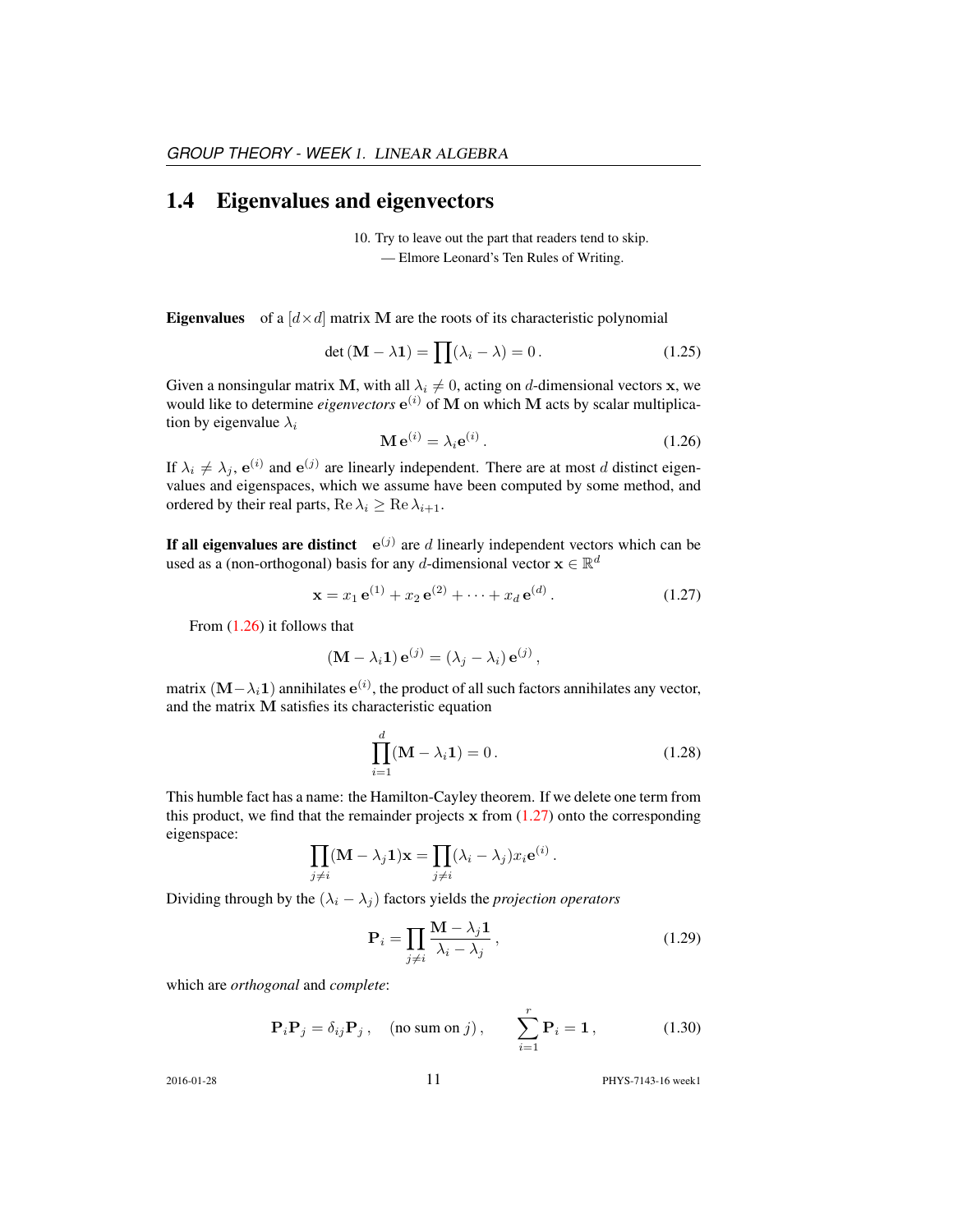with the dimension of the *i*th subspace given by  $d_i = \text{tr } \mathbf{P}_i$ . For each distinct eigenvalue  $\lambda_i$  of M,

$$
(\mathbf{M} - \lambda_j \mathbf{1})\mathbf{P}_j = \mathbf{P}_j(\mathbf{M} - \lambda_j \mathbf{1}) = 0, \qquad (1.31)
$$

the colums/rows of  $P_i$  are the right/left eigenvectors  $e^{(k)}$ ,  $e_{(k)}$  of M which (provided M is not of Jordan type, see example 1.4) span the corresponding linearized subspace, and are a convenient starting seed for tracing out the global unstable/stable manifolds. Once the distinct non-zero eigenvalues  $\{\lambda_i\}$  are computed, projection operators are polynomials in M which need no further diagonalizations or orthogonalizations. Economical description of neighborhoods of equilibria and periodic orbits is afforded by projection operators  $(1.29)$ , where matrix M is typically either equilibrium stability matrix  $A$ , or periodic orbit Jacobian matrix  $J$ .

It follows from the characteristic equation (1.31) that  $\lambda_i$  is the eigenvalue of M on  $P_i$  subspace:

$$
\mathbf{M}\,\mathbf{P}_i = \lambda_i \mathbf{P}_i \qquad \text{(no sum on } i\text{)}\,. \tag{1.32}
$$

Using  $M = M 1$  and completeness relation (1.30) we can rewrite M as

$$
\mathbf{M} = \lambda_1 \mathbf{P}_1 + \lambda_2 \mathbf{P}_2 + \dots + \lambda_d \mathbf{P}_d.
$$
 (1.33)

Any matrix function  $f(\mathbf{M})$  takes the scalar value  $f(\lambda_i)$  on the  $\mathbf{P}_i$  subspace,  $f(\mathbf{M}) \mathbf{P}_i =$  $f(\lambda_i) \mathbf{P}_i$ , and is thus easily evaluated through its *spectral decomposition* 

$$
f(\mathbf{M}) = \sum_{i} f(\lambda_i) \mathbf{P}_i.
$$
 (1.34)

This, of course, is the reason why anyone but a fool works with irreducible reps: they reduce matrix (AKA "operator") evaluations to manipulations with numbers.

By (1.31) every column of  $P_i$  is proportional to a right eigenvector  $e^{(i)}$ , and its every row to a left eigenvector  $e_{(i)}$ . In general, neither set is orthogonal, but by the idempotence condition (1.30), they are mutually orthogonal,

$$
\mathbf{e}_{(i)} \cdot \mathbf{e}^{(j)} = c \,\delta_i^j \,. \tag{1.35}
$$

The non-zero constant  $c$  is convention dependent and not worth fixing, unless you feel nostalgic about Clebsch-Gordan coefficients. We shall set  $c = 1$ . Then it is convenient to collect all left and right eigenvectors into a single matrix as follows.

**Example 1.1.** *Fundamental matrix.* If A is constant in time, the system (1.20) is *autonomous, and the solution is*

$$
x(t) = e^{A t} x(0),
$$

*where*  $\exp(At)$  *is defined by the Taylor series for*  $\exp(x)$ *. As the system is linear, the sum of any two solutions is also a solution. Therefore, given* d *independent initial conditions,*  $x_1(0), x_2(0), \ldots, x_d(0)$  *we can write the solution for an arbitrary initial condition based on its projection on to this set,*

$$
x(t) = \mathbf{F}(t) \mathbf{F}(0)^{-1} x(0) = e^{At} x(0),
$$

*where*  $\mathbf{F}(t) = (x_1(t), x_2(t), \dots, x_d(t))$  *is a fundamental matrix of the system.* 

PHYS-7143-16 week1 2016-01-28 2016-01-28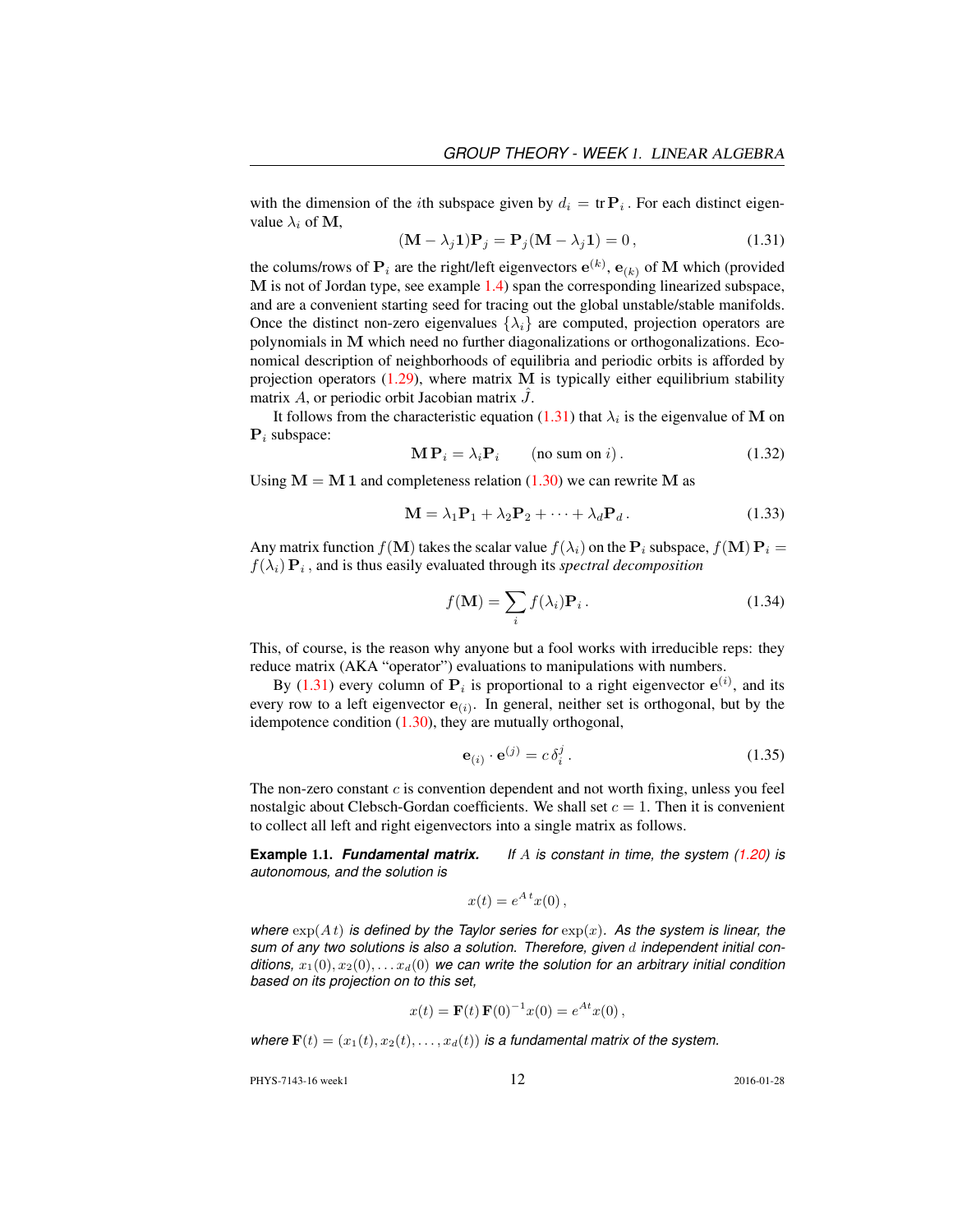Fundamental matrix (take 1). *As the system is a linear, a superposition of any two* solutions to  $x(t) = J<sup>t</sup> x(0)$  is also a solution. One can take any d independent initial states,  $x^{(1)}(0)$ ,  $x^{(2)}(0)$ , ...,  $x^{(d)}(0)$ , assemble them as columns of a matrix  $\Phi(0)$ , and *formally write the solution for an arbitrary initial condition projected onto this basis,*

$$
x(t) = \Phi(t)\Phi(0)^{-1}x(0)
$$
\n(1.36)

where  $\Phi(t) = [x^{(1)}(t), x^{(2)}(t), \cdots, x^{(d)}(t)].$   $\Phi(t)$  *is called the fundamental matrix of the system, and the Jacobian matrix*  $J^t = \Phi(t)\Phi(0)^{-1}$  can thus be fashioned out of d trajectories  $\{x^{(j)}(t)\}$ . Numerically this works for sufficiently short times.

Fundamental matrix (take 2). The set of solutions  $x(t) = J^t(x_0)x_0$  for a system of *homogeneous linear differential equations*  $\dot{x}(t) = A(t)x(t)$  *of order 1 and dimension* d forms a d-dimensional vector space. A basis  $\{e^{(1)}(t), \ldots, e^{(d)}(t)\}$  for this vector space *is called a* fundamental system. Every solution  $x(t)$  can be written as

$$
x(t) = \sum_{i=1}^{d} c_i e^{(i)}(t).
$$

The  $[d \times d]$  matrix  $\mathbf{F}_{ij}^{-1} = \mathbf{e}_i^{(j)}$  whose columns are the right eigenvectors of  $J^t$ 

$$
\mathbf{F}(t)^{-1} = (\mathbf{e}^{(1)}(t), \dots, \mathbf{e}^{(d)}(t)), \qquad \mathbf{F}(t)^{T} = (\mathbf{e}_{(1)}(t), \dots, \mathbf{e}_{(d)}(t))
$$
 (1.37)

*is the inverse of a* fundamental matrix*.*

**Jacobian matrix.** The Jacobian matrix  $J<sup>t</sup>(x<sub>0</sub>)$  is the linear approximation to a differentiable function  $f^t(x_0)$ , describing the orientation of a tangent plane to the function *at a given point and the amount of local rotation and shearing caused by the transformation. The inverse of the Jacobian matrix of a function is the Jacobian matrix of the inverse function. If* f *is a map from* d*-dimensional space to itself, the Jacobian matrix is a square matrix, whose determinant we refer to as the 'Jacobian.'*

*The Jacobian matrix can be written as transformation from basis at time*  $t_0$  to the *basis at time*  $t_1$ ,

$$
J^{t_1-t_0}(x_0) = \mathbf{F}(t_1)\mathbf{F}(t_0)^{-1}.
$$
 (1.38)

*Then the matrix form of (1.35) is*  $\mathbf{F}(t)\mathbf{F}(t)^{-1} = 1$ , *i.e., for zero time the Jacobian matrix is the identity. (J. Halcrow)* exercise 1.4

**Example** 1.2. *Linear stability of 2-dimensional flows: For a 2-dimensional flow the eigenvalues*  $\lambda_1, \lambda_2$  *of A are either real, leading to a linear motion along their eigenvectors,*  $x_i(t) = x_i(0) \exp(t\lambda_i)$ , or form a complex conjugate pair  $\lambda_1 = \mu + i\omega$ ,  $\lambda_2 =$  $\mu - i\omega$ , *leading to a circular or spiral motion in the*  $[x_1, x_2]$  *plane, see example* 1.3.

*These two possibilities are refined further into sub-cases depending on the signs of the real part. In the case of real*  $\lambda_1 > 0$ ,  $\lambda_2 < 0$ ,  $x_1$  *grows exponentially with time, and*  $x_2$ *contracts exponentially. This behavior, called a* saddle*, is sketched in figure 1.1, as are the remaining possibilities: in/out nodes, inward/outward spirals, and the center. The magnitude of out-spiral*  $|x(t)|$  *diverges exponentially when*  $\mu > 0$ *, and in-spiral contracts into*  $(0, 0)$  when  $\mu < 0$ ; whereas, the phase velocity  $\omega$  controls its oscillations.

*If eigenvalues*  $\lambda_1 = \lambda_2 = \lambda$  *are degenerate, the matrix might have two linearly independent eigenvectors, or only one eigenvector, see example 1.4. We distinguish*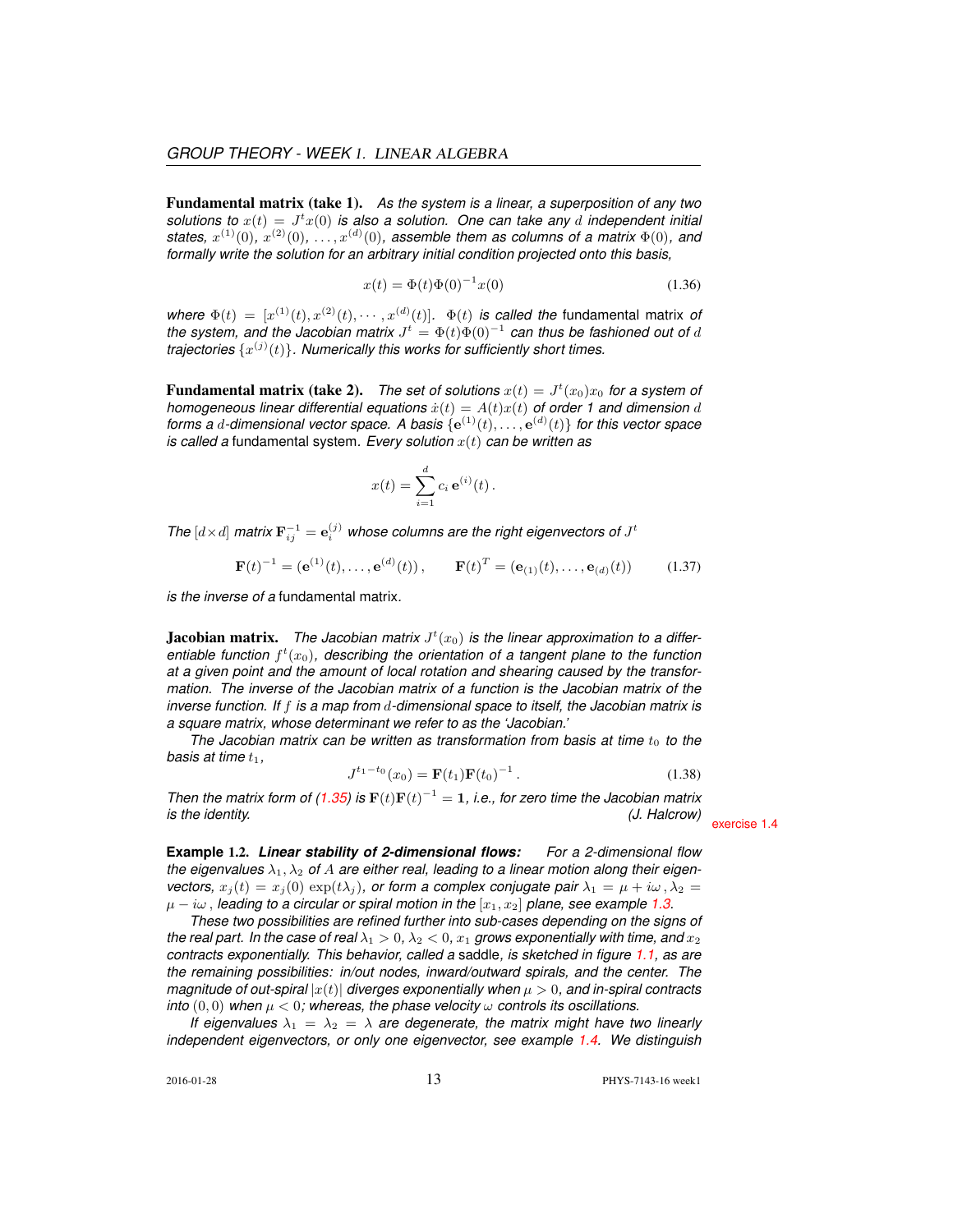

Figure 1.1: Streamlines for several typical 2 dimensional flows: saddle (hyperbolic), in node (attracting), center (elliptic), in spiral.



Figure 1.2: Qualitatively distinct types of exponents  $\{\lambda_1, \lambda_2\}$  of a  $[2 \times 2]$  Jacobian matrix.

*two cases: (a)* A *can be brought to diagonal form and (b)* A *can be brought to* Jordan form*, which (in dimension 2 or higher) has zeros everywhere except for the repeating eigenvalues on the diagonal and some 1's directly above it. For every such Jordan*  $[d_{\alpha} \times d_{\alpha}]$  *block there is only one eigenvector per block.* 

*We sketch the full set of possibilities in figures 1.1 and 1.2.*

**Example** 1.3. *Complex eigenvalues: in-out spirals. As* M *has only real entries, it will in general have either real eigenvalues, or complex conjugate pairs of eigenvalues. Also the corresponding eigenvectors can be either real or complex. All coordinates used in defining a dynamical flow are real numbers, so what is the meaning of a* complex *eigenvector?*

*If*  $\lambda_k, \lambda_{k+1}$  *eigenvalues that lie within a diagonal*  $[2 \times 2]$  *sub-block*  $M' \subset M$  *form a complex conjugate pair,*  $\{\lambda_k, \lambda_{k+1}\} = \{\mu + i\omega, \mu - i\omega\}$ , the corresponding complex eigenvectors can be replaced by their real and imaginary parts,  $\{{\bf e}^{(k)},{\bf e}^{(k+1)}\}\rightarrow$  $\{ \text{Re } e^{(k)}, \text{Im } e^{(k)} \}$ . In this 2-dimensional real representation,  $\mathbf{M}' \to A$ , the block A is a  $s$ um of the rescaling $\times$ identity and the generator of SO(2) rotations in the  $\{ {\rm Re}\, {\rm e}^{(1)}, {\rm Im}\, {\rm e}^{(1)} \}$ *plane.*

$$
A = \left[ \begin{array}{cc} \mu & -\omega \\ \omega & \mu \end{array} \right] = \mu \left[ \begin{array}{cc} 1 & 0 \\ 0 & 1 \end{array} \right] + \omega \left[ \begin{array}{cc} 0 & -1 \\ 1 & 0 \end{array} \right].
$$

*Trajectories of*  $\dot{\mathbf{x}} = A\mathbf{x}$ , given by  $\mathbf{x}(t) = J^t \mathbf{x}(0)$ , where (omitting  $\mathbf{e}^{(3)}$ ,  $\mathbf{e}^{(4)}$ ,  $\cdots$  eigen-

PHYS-7143-16 week1 2016-01-28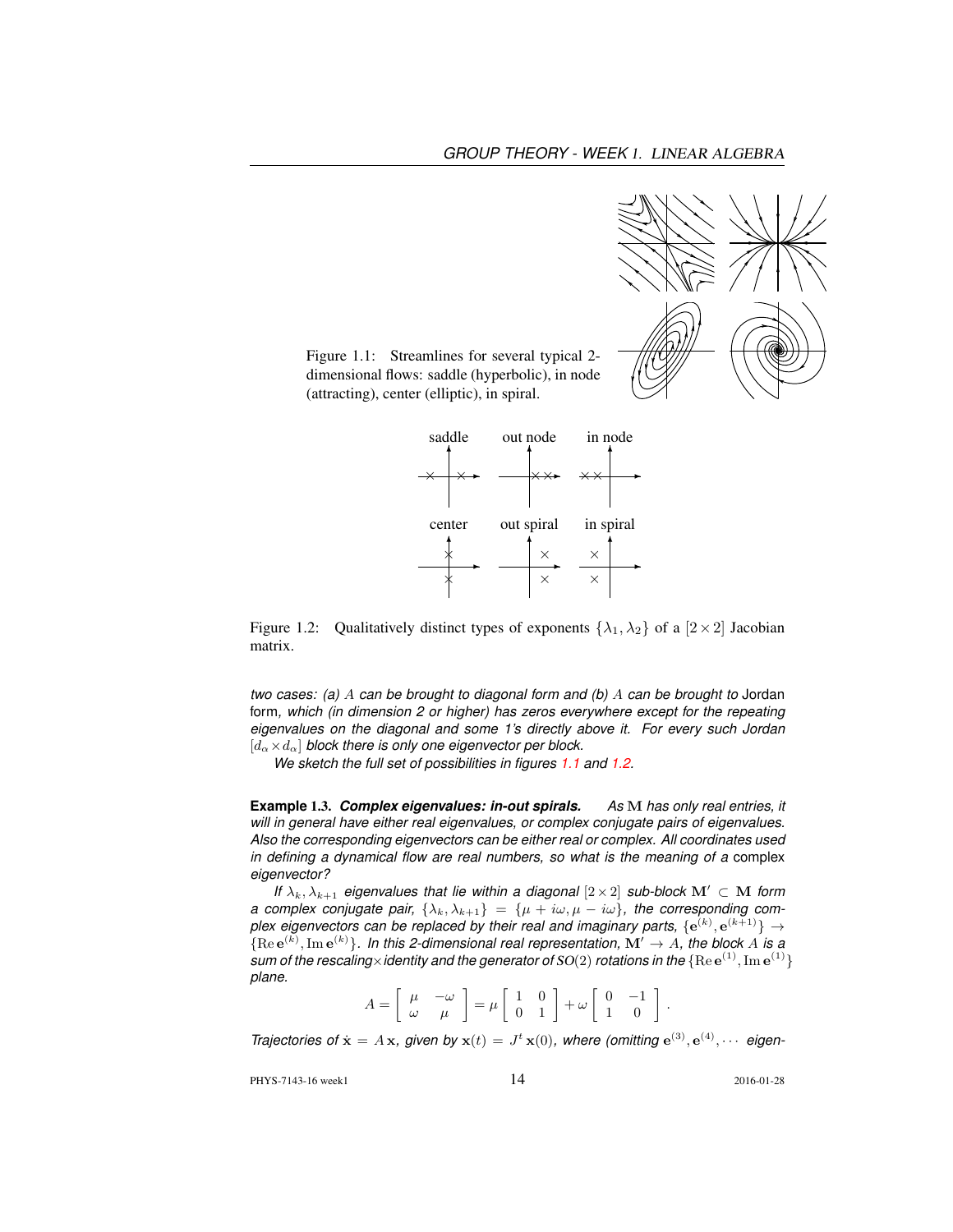*directions)*

$$
J^{t} = e^{tA} = e^{t\mu} \begin{bmatrix} \cos \omega t & -\sin \omega t \\ \sin \omega t & \cos \omega t \end{bmatrix},
$$
 (1.39)

*spiral in/out around*  $(x, y) = (0, 0)$ *, see figure* 1.1, with the rotation period T and the radial expansion /contraction multiplier along the  $e^{(j)}$  eigen-direction per a turn of the *spiral:*  $T = 2\pi/\omega$ ,  $\Lambda_{radial} = e^{T\mu}$ . (1.40) exercise 1.4

$$
T = 2\pi/\omega, \qquad \Lambda_{radial} = e^{T\mu} \,. \tag{1.40}
$$

*We learn that the typical turnover time scale in the neighborhood of the equilibrium*  $(x, y) = (0, 0)$  *is of order*  $\approx T$  *(and not, let us say, 1000 T, or 10<sup>-2</sup>T).* 

**Example** 1.4. *Degenerate eigenvalues. While for a matrix with generic real elements all eigenvalues are distinct with probability 1, that is not true in presence of symmetries, or spacial parameter values (bifurcation points). What can one say about situation where*  $d_{\alpha}$  *eigenvalues are degenerate,*  $\lambda_{\alpha} = \lambda_i = \lambda_{i+1} = \cdots = \lambda_{i+d_{\alpha}-1}$ ? *Hamilton-Cayley (1.28) now takes form*

$$
\prod_{\alpha=1}^{r} (\mathbf{M} - \lambda_{\alpha} \mathbf{1})^{d_{\alpha}} = 0, \qquad \sum_{\alpha} d_{\alpha} = d. \tag{1.41}
$$

*We distinguish two cases:*

M can be brought to diagonal form. *The characteristic equation (1.41) can be replaced by the minimal polynomial,*

$$
\prod_{\alpha=1}^{r} (\mathbf{M} - \lambda_{\alpha} \mathbf{1}) = 0, \qquad (1.42)
$$

*where the product includes each distinct eigenvalue only once. Matrix* M *acts multiplicatively*

$$
\mathbf{M} \,\mathbf{e}^{(\alpha,k)} = \lambda_i \mathbf{e}^{(\alpha,k)},\tag{1.43}
$$

*on a* dα*-dimensional subspace spanned by a linearly independent set of basis eigen*vectors  $\{e^{(\alpha,1)}, e^{(\alpha,2)}, \cdots, e^{(\alpha,d_\alpha)}\}$ . This is the easy case. Luckily, if the degeneracy is *due to a finite or compact symmetry group, relevant* M *matrices can always be brought to such Hermitian, diagonalizable form.*

M can only be brought to upper-triangular, Jordan form. *This is the messy case, so we only illustrate the key idea in example 1.5.*

**Example** 1.5. *Decomposition of 2-dimensional vector spaces: Enumeration of every possible kind of linear algebra eigenvalue / eigenvector combination is beyond what we can reasonably undertake here. However, enumerating solutions for the simplest case, a general* [2×2] *non-singular matrix*

$$
\mathbf{M} = \left[ \begin{array}{cc} M_{11} & M_{12} \\ M_{21} & M_{22} \end{array} \right].
$$

*takes us a long way toward developing intuition about arbitrary finite-dimensional matrices. The eigenvalues*

$$
\lambda_{1,2} = \frac{1}{2} \text{tr} \, \mathbf{M} \pm \frac{1}{2} \sqrt{(\text{tr} \, \mathbf{M})^2 - 4 \det \mathbf{M}}
$$
\n(1.44)

2016-01-28 15 PHYS-7143-16 week1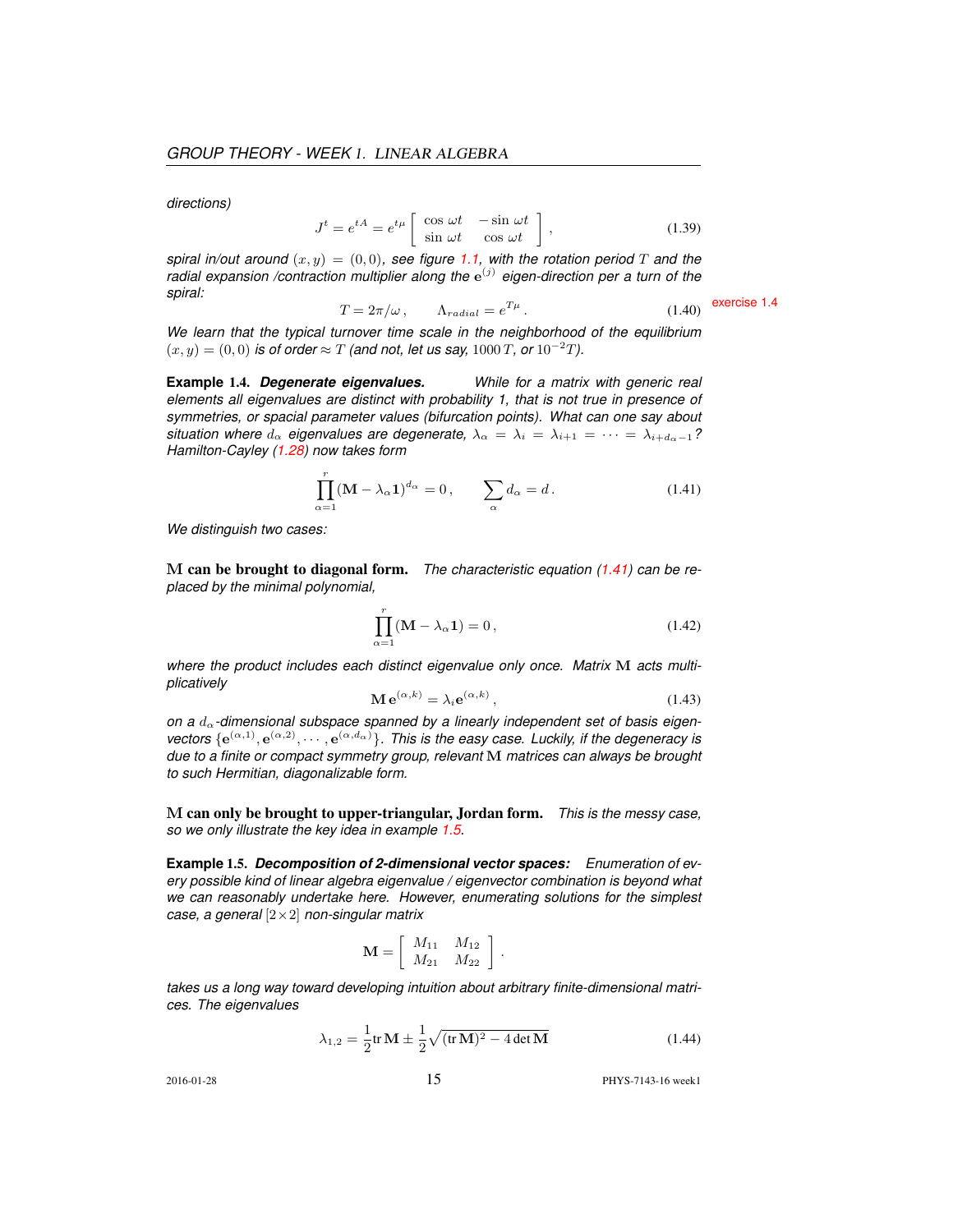*are the roots of the characteristic (secular) equation (1.25):*

$$
det (M - \lambda 1) = (\lambda_1 - \lambda)(\lambda_2 - \lambda)
$$
  
=  $\lambda^2 - tr M \lambda + det M = 0.$ 

Distinct eigenvalues case *has already been described in full generality. The left/right eigenvectors are the rows/columns of projection operators*

$$
P_1 = \frac{\mathbf{M} - \lambda_2 \mathbf{1}}{\lambda_1 - \lambda_2}, \qquad P_2 = \frac{\mathbf{M} - \lambda_1 \mathbf{1}}{\lambda_2 - \lambda_1}, \qquad \lambda_1 \neq \lambda_2.
$$
 (1.45)

**Degenerate eigenvalues.** *If*  $\lambda_1 = \lambda_2 = \lambda$ *, we distinguish two cases: (a)* M *can be brought to diagonal form. This is the easy case. (b)* M *can be brought to* Jordan form*, with zeros everywhere except for the diagonal, and some 1's directly above it; for a* [2×2] *matrix the Jordan form is*

$$
\mathbf{M} = \begin{bmatrix} \lambda & 1 \\ 0 & \lambda \end{bmatrix}, \qquad \mathbf{e}^{(1)} = \begin{bmatrix} 1 \\ 0 \end{bmatrix}, \ \mathbf{v}^{(2)} = \begin{bmatrix} 0 \\ 1 \end{bmatrix}.
$$

 ${\bf v}^{(2)}$  helps span the 2-dimensional space,  $({\bf M}-\lambda)^2{\bf v}^{(2)}=0,$  but is not an eigenvector,  $a$ s  $M{\bf v}^{(2)}\,=\,\lambda{\bf v}^{(2)}+{\bf e}^{(1)}.$  For every such Jordan  $[d_\alpha\times d_\alpha]$  block there is only one *eigenvector per block. Noting that*

$$
\mathbf{M}^m = \left[ \begin{array}{cc} \lambda^m & m \lambda^{m-1} \\ 0 & \lambda^m \end{array} \right] \,,
$$

we see that instead of acting multiplicatively on  $\mathbb{R}^2$ , Jacobian matrix  $J^t = \exp(t\mathbf{M})$ 

$$
e^{t\mathbf{M}}\begin{pmatrix} u \\ v \end{pmatrix} = e^{t\lambda} \begin{pmatrix} u+tv \\ v \end{pmatrix}
$$
 (1.46)

*picks up a power-low correction. That spells trouble (logarithmic term* ln t *if we bring the extra term into the exponent).*

**Example** 1.6. *Projection operator decomposition in 2 dimensions: Let's illustrate how the distinct eigenvalues case works with the* [2×2] *matrix*

$$
\mathbf{M} = \left[ \begin{array}{cc} 4 & 1 \\ 3 & 2 \end{array} \right]
$$

.

*Its eigenvalues*  $\{\lambda_1, \lambda_2\} = \{5, 1\}$  *are the roots of (1.44):* 

$$
\det (M - \lambda 1) = \lambda^2 - 6\lambda + 5 = (5 - \lambda)(1 - \lambda) = 0.
$$

*That* M *satisfies its secular equation (Hamilton-Cayley theorem) can be verified by explicit calculation:*

$$
\left[\begin{array}{cc}4 & 1\\3 & 2\end{array}\right]^2 - 6\left[\begin{array}{cc}4 & 1\\3 & 2\end{array}\right] + 5\left[\begin{array}{cc}1 & 0\\0 & 1\end{array}\right] = \left[\begin{array}{cc}0 & 0\\0 & 0\end{array}\right].
$$

PHYS-7143-16 week1 2016-01-28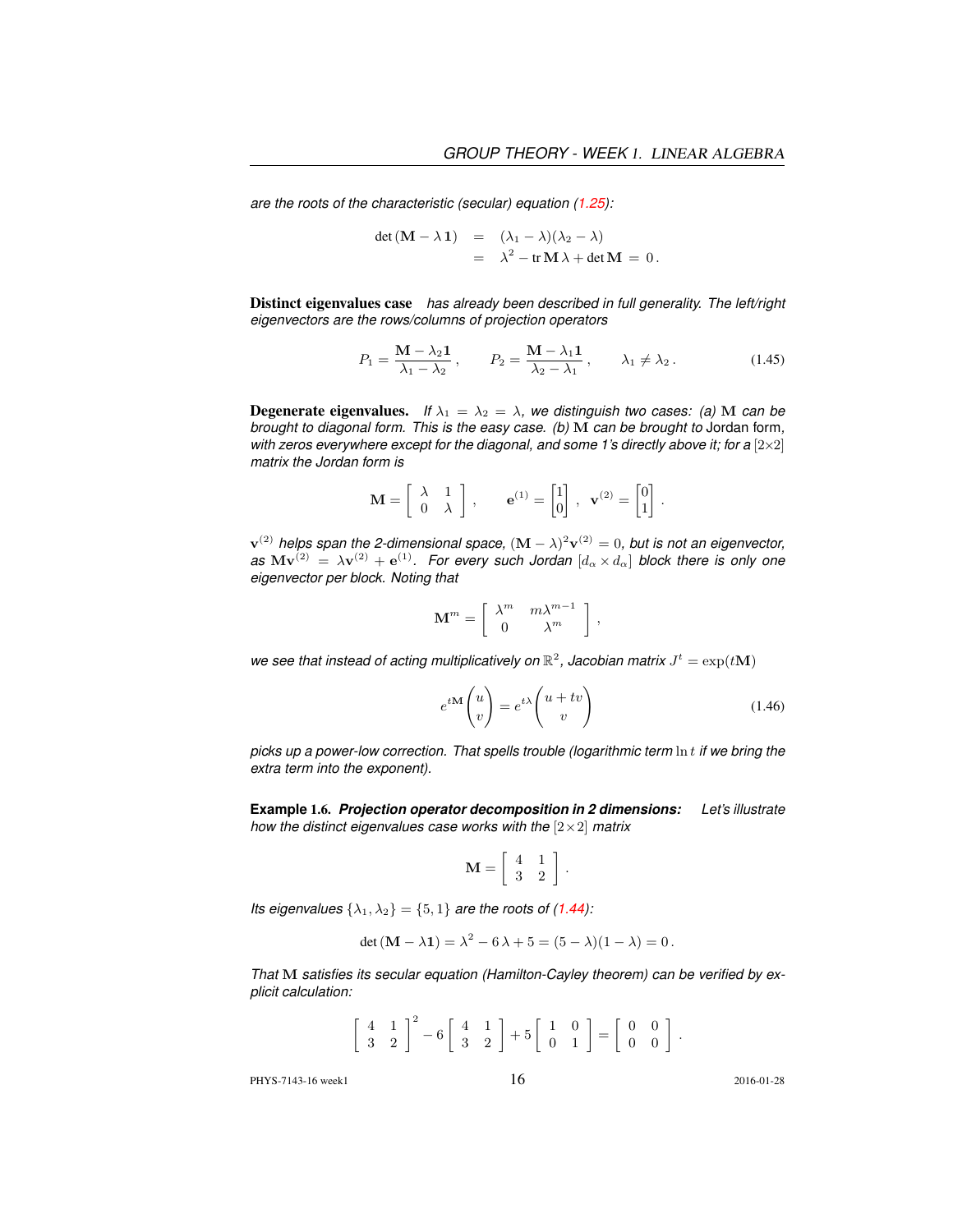*Associated with each root*  $\lambda_i$  *is the projection operator (1.45)* 

$$
P_1 = \frac{1}{4}(\mathbf{M} - \mathbf{1}) = \frac{1}{4} \begin{bmatrix} 3 & 1 \\ 3 & 1 \end{bmatrix}
$$
 (1.47)

$$
P_2 = \frac{1}{4}(\mathbf{M} - 5 \cdot \mathbf{1}) = \frac{1}{4} \begin{bmatrix} 1 & -1 \\ -3 & 3 \end{bmatrix}.
$$
 (1.48)

*Matrices*  $P_i$  *are orthonormal and complete, The dimension of the <i>ith subspace is given* by  $d_i = \text{tr } \mathbf{P}_i$ ; in case at hand both subspaces are 1-dimensional. From the charac*teristic equation it follows that*  $P_i$  *satisfies the eigenvalue equation*  $MP_i = \lambda_i P_i$ . *Two consequences are immediate. First, we can easily evaluate any function of* M *by spectral decomposition, for example*

$$
\mathbf{M}^7 - 3 \cdot \mathbf{1} = (5^7 - 3)\mathbf{P}_1 + (1 - 3)\mathbf{P}_2 = \begin{bmatrix} 58591 & 19531 \\ 58593 & 19529 \end{bmatrix}.
$$

*Second, as*  $P_i$  *satisfies the eigenvalue equation, its every column is a right eigenvector, and every row a left eigenvector. Picking first row/column we get the eigenvectors:*

$$
\begin{array}{rcl} \{{\bf e}^{(1)},{\bf e}^{(2)}\} &=& \{{\begin{bmatrix} 1 \\ 1 \end{bmatrix}}, {\begin{bmatrix} 1 \\ -3 \end{bmatrix}}\} \\ \{{\bf e}_{(1)},{\bf e}_{(2)}\} &=& {\{{\begin{bmatrix} 3 \\ 1 \end{bmatrix}}, {\begin{bmatrix} 1 \\ -1 \end{bmatrix}}}\}, \end{array}
$$

with overall scale arbitrary. The matrix is not symmetric, so  $\{e^{(j)}\}$  do not form an orthogonal basis. The left-right eigenvector dot products  $e_{(j)} \cdot e^{(k)}$ , however, are orthogonal *as in (1.35), by inspection. (Continued in example 1.8.)*

**Example** 1.7. *Computing matrix exponentials. If* A *is diagonal (the system is uncoupled), then*  $e^{tA}$  *is given by* 

$$
\exp\left(\begin{array}{ccc} \lambda_1 t & & \\ & \lambda_2 t & \\ & & \ddots & \\ & & & \lambda_d t \end{array}\right)=\left(\begin{array}{ccc} e^{\lambda_1 t} & & & \\ & e^{\lambda_2 t} & & \\ & & \ddots & \\ & & & e^{\lambda_d t} \end{array}\right).
$$

*If* A is diagonalizable,  $A = FDF^{-1}$ , where D is the diagonal matrix of the eigen*values of* A *and* F *is the matrix of corresponding eigenvectors, the result is simple:*  $A^n = (FDF^{-1})(FDF^{-1}) \dots (FDF^{-1}) = FD^nF^{-1}.$  Inserting this into the Taylor se*ries for*  $e^x$  gives  $e^{At} = Fe^{Dt}F^{-1}$ .

*But* A *may not have* d *linearly independant eigenvectors, making* F *singular and forcing us to take a different route. To illustrate this, consider* [ $2 \times 2$ ] *matrices. For any linear system in* R 2 *, there is a similarity transformation*

$$
B = U^{-1}AU,
$$

*where the columns of* U *consist of the generalized eigenvectors of* A *such that* B *has one of the following forms:*

$$
B = \left[ \begin{array}{cc} \lambda & 0 \\ 0 & \mu \end{array} \right], \qquad B = \left[ \begin{array}{cc} \lambda & 1 \\ 0 & \lambda \end{array} \right], \qquad B = \left[ \begin{array}{cc} \mu & -\omega \\ \omega & \mu \end{array} \right].
$$

2016-01-28 17 PHYS-7143-16 week1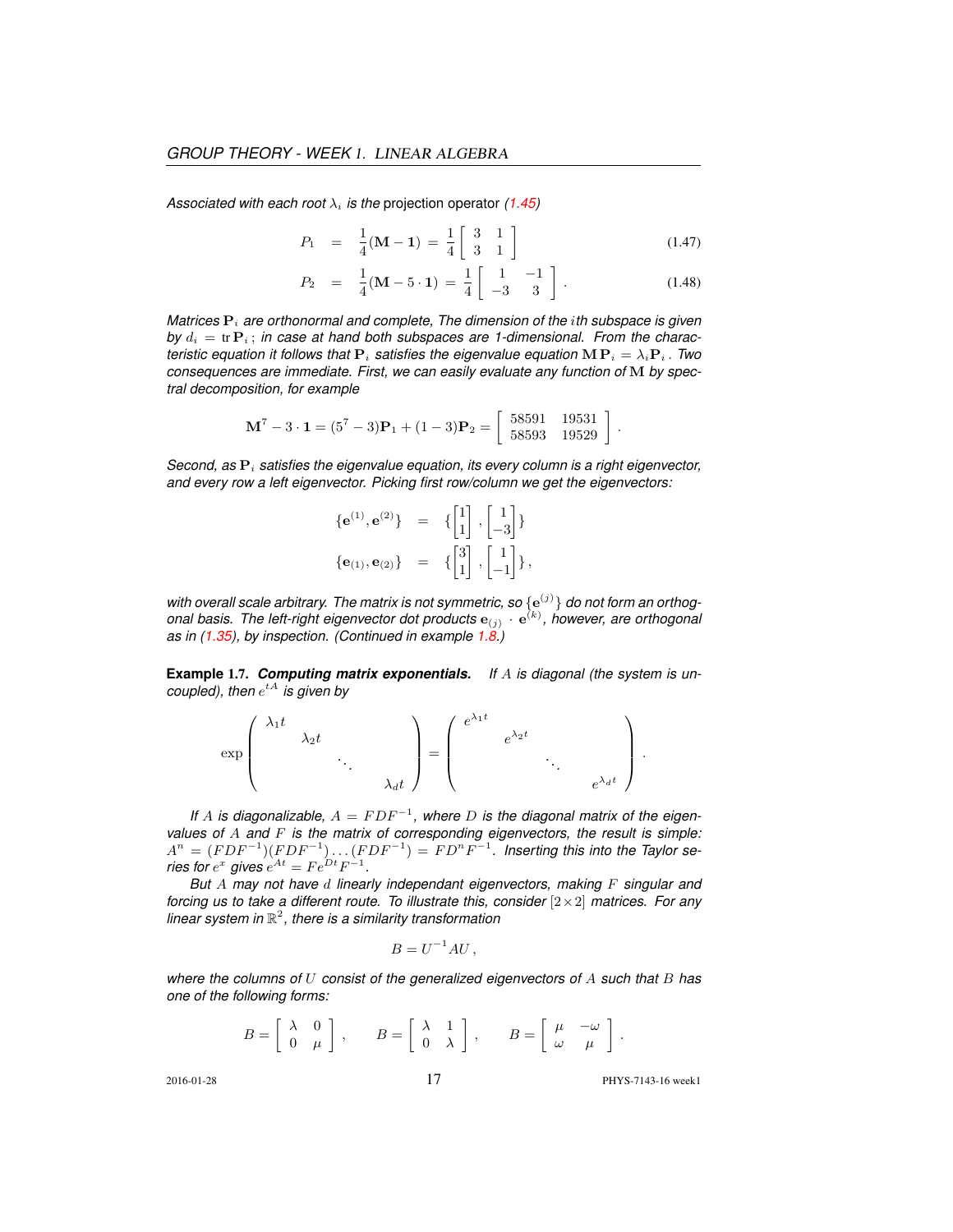*These three cases, called normal forms, correspond to* A *having (1) distinct real eigenvalues, (2) degenerate real eigenvalues, or (3) a complex pair of eigenvalues. It follows that*

|    |             | $\lambda t$<br>$_{Bt}$<br>$\overline{\phantom{0}}$ |  | $Bt$ $at$<br>$-$ | $\cos bt$ | $-\sin bt$          |  |
|----|-------------|----------------------------------------------------|--|------------------|-----------|---------------------|--|
| г. | $e^{\mu t}$ |                                                    |  |                  |           | $\sin bt$ $\cos bt$ |  |

and  $e^{At} = Ue^{Bt}U^{-1}$ . What we have done is classify all  $[2\times 2]$  matrices as belonging to *one of three classes of geometrical transformations. The first case is scaling, the second is a shear, and the third is a combination of rotation and scaling. The generalization of* these normal forms to  $\mathbb{R}^d$  is called the Jordan normal form.  $($ *J. Halcrow*)



Figure 1.3: The stable/unstable manifolds of the equilibrium  $(x_q, x_q) = (0, 0)$  of 2dimensional flow (1.49).

**Example** 1.8. *A simple stable/unstable manifolds pair: Consider the 2-dimensional ODE system*

$$
\frac{dx}{dt} = -x, \quad \frac{dy}{dt} = y + x^2,
$$
\n(1.49)

*The flow through a point*  $x(0) = x_0, y(0) = y_0$  *can be integrated* 

$$
x(t) = x_0 e^{-t}, \quad y(t) = (y_0 + x_0^2/3) e^t - x_0^2 e^{-2t}/3.
$$
 (1.50)

*Linear stability of the flow is described by the stability matrix*

$$
\mathbf{A} = \left( \begin{array}{cc} -1 & 0 \\ 2x & 1 \end{array} \right). \tag{1.51}
$$

*The flow is hyperbolic, with a real expanding/contracting eigenvalue pair*  $\lambda_1 = 1$ ,  $\lambda_2 = 1$  $-1$ , and area preserving. The right eigenvectors at the point  $(x, y)$ 

$$
\mathbf{e}^{(1)} = \begin{pmatrix} 0 \\ 1 \end{pmatrix}, \qquad \mathbf{e}^{(2)} = \begin{pmatrix} 1 \\ -x \end{pmatrix}.
$$
 (1.52)

*can be obtained by acting with the projection operators (see* example 1.5 Decomposition of 2-dimensional vector spaces*)*

$$
\mathbf{P}_{i} = \frac{\mathbf{A} - \lambda_{j}\mathbf{1}}{\lambda_{i} - \lambda_{j}}: \qquad \mathbf{P}_{1} = \left[ \begin{array}{cc} 0 & 0 \\ x & 1 \end{array} \right], \quad \mathbf{P}_{2} = \left[ \begin{array}{cc} 1 & 0 \\ -x & 0 \end{array} \right] \tag{1.53}
$$

*on an arbitrary vector. Matrices*  $P_i$  *are orthonormal and complete.* 

*The flow has a degenerate pair of equilibria at*  $(x_q, y_q) = (0, 0)$ *, with eigenvalues (stability exponents),*  $\lambda_1 = 1$ ,  $\lambda_2 = -1$ *, eigenvectors*  $e^{(1)} = (0, 1)$ *,*  $e^{(2)} = (1, 0)$ *. The unstable manifold is the* y *axis, and the stable manifold is given by (see figure 1.3)*

$$
y_0 + \frac{1}{3}x_0^2 = 0 \Rightarrow y(t) + \frac{1}{3}x(t)^2 = 0.
$$
 (1.54)

*(N. Lebovitz)*

PHYS-7143-16 week1 2016-01-28 2016-01-28 2016-01-28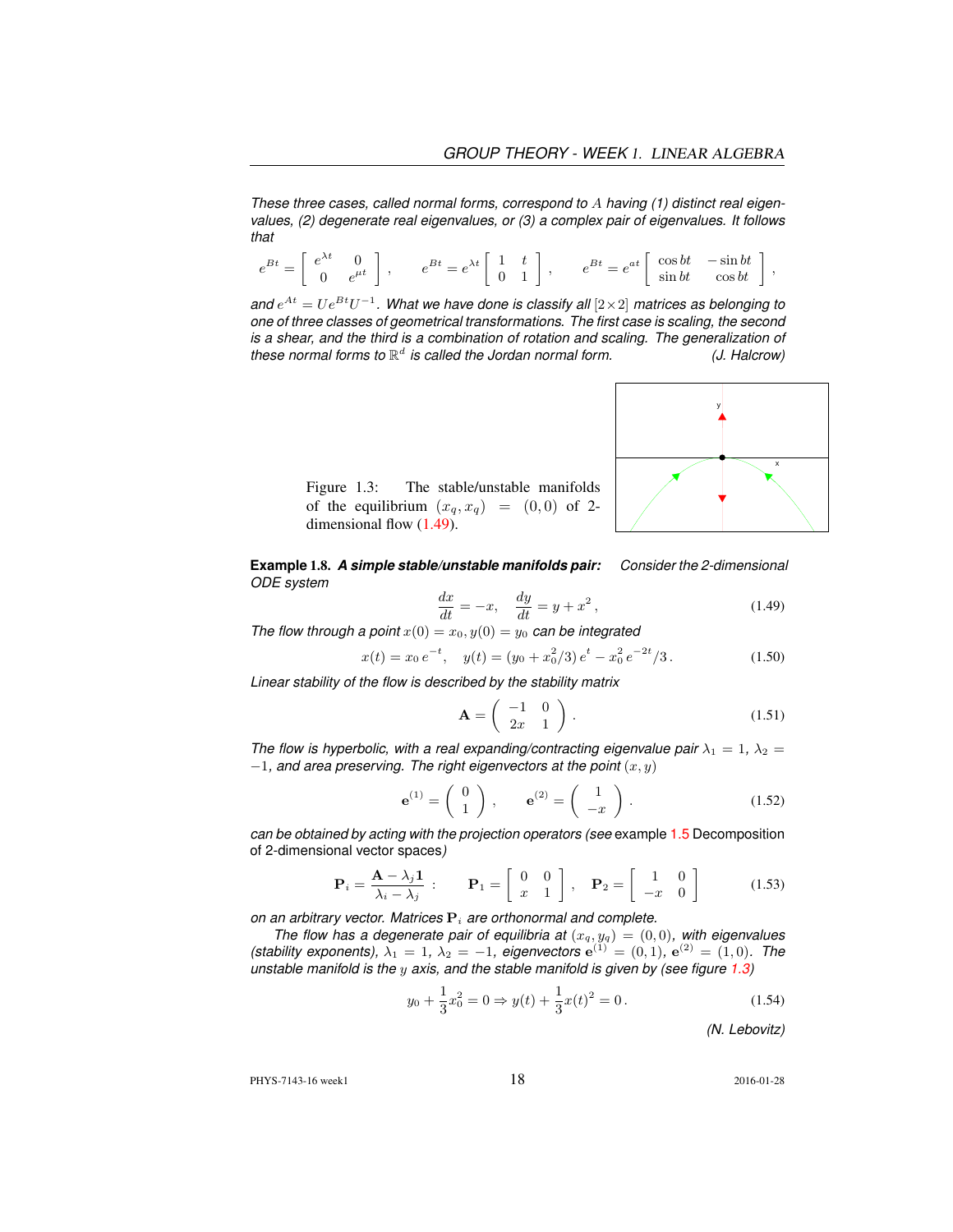#### 1.4.1 Yes, but how do you really do it?

As M has only real entries, it will in general have either real eigenvalues (over-damped oscillator, for example), or complex conjugate pairs of eigenvalues (under-damped oscillator, for example). That is not surprising, but also the corresponding eigenvectors can be either real or complex. All coordinates used in defining the flow are real numbers, so what is the meaning of a *complex* eigenvector?

If two eigenvalues form a complex conjugate pair,  $\{\lambda_k, \lambda_{k+1}\} = \{\mu + i\omega, \mu - i\omega\}$ , they are in a sense degenerate: while a real  $\lambda_k$  characterizes a motion along a line, a complex  $\lambda_k$  characterizes a spiralling motion in a plane. We determine this plane by replacing the corresponding complex eigenvectors by their real and imaginary parts,  ${e^{(k)}, e^{(k+1)}} \rightarrow {Re e^{(k)}, Im e^{(k)}}$ , or, in terms of projection operators:

$$
\mathbf{P}_k = \frac{1}{2}(\mathbf{R} + i\mathbf{Q}), \qquad \mathbf{P}_{k+1} = \mathbf{P}_k^*,
$$

where  $\mathbf{R} = \mathbf{P}_k + \mathbf{P}_{k+1}$  is the subspace decomposed by the kth complex eigenvalue pair, and  $\mathbf{Q} = (\mathbf{P}_k - \mathbf{P}_{k+1})/i$ , both matrices with real elements. Substitution

$$
\begin{bmatrix} \mathbf{P}_k \\ \mathbf{P}_{k+1} \end{bmatrix} = \frac{1}{2} \begin{bmatrix} 1 & i \\ 1 & -i \end{bmatrix} \begin{bmatrix} \mathbf{R} \\ \mathbf{Q} \end{bmatrix},
$$

brings the  $\lambda_k \mathbf{P}_k + \lambda_{k+1} \mathbf{P}_{k+1}$  complex eigenvalue pair in the spectral decomposition into the real form,

$$
\begin{bmatrix} \mathbf{P}_k \\ \mathbf{P}_{k+1} \end{bmatrix} \begin{bmatrix} \lambda & 0 \\ 0 & \lambda^* \end{bmatrix} \begin{bmatrix} \mathbf{P}_k \\ \mathbf{P}_{k+1} \end{bmatrix} = \begin{bmatrix} \mathbf{R} \\ \mathbf{Q} \end{bmatrix} \begin{bmatrix} \mu & -\omega \\ \omega & \mu \end{bmatrix} \begin{bmatrix} \mathbf{R} \\ \mathbf{Q} \end{bmatrix},
$$
(1.55)

where we have dropped the superscript  $(k)$  for notational brevity.

To summarize, spectrally decomposed matrix M acts along lines on subspaces corresponding to real eigenvalues, and as a  $[2 \times 2]$  rotation in a plane on subspaces corresponding to complex eigenvalue pairs.

### **Commentary**

**Remark 1.1.** Projection operators. The construction of projection operators given in appendix  $1.4.1$  is taken from refs.  $[2, 3]$ . Who wrote this down first we do not know, lineage certainly goes all the way back to Lagrange polynomials  $[8]$ , but projection operators tend to get drowned in sea of algebraic details. Arfken and Weber [1] ascribe spectral decomposition (1.34) to Sylvester. Halmos  $[4]$  is a good early reference - but we like Harter's exposition  $[5-7]$  best, for its multitude of specific examples and physical illustrations.

#### References

[1] G. B. Arfken and H. J. Weber, *Mathematical methods for physicists: a comprehensive guide*, 6th ed. (Academic, New York, 2005).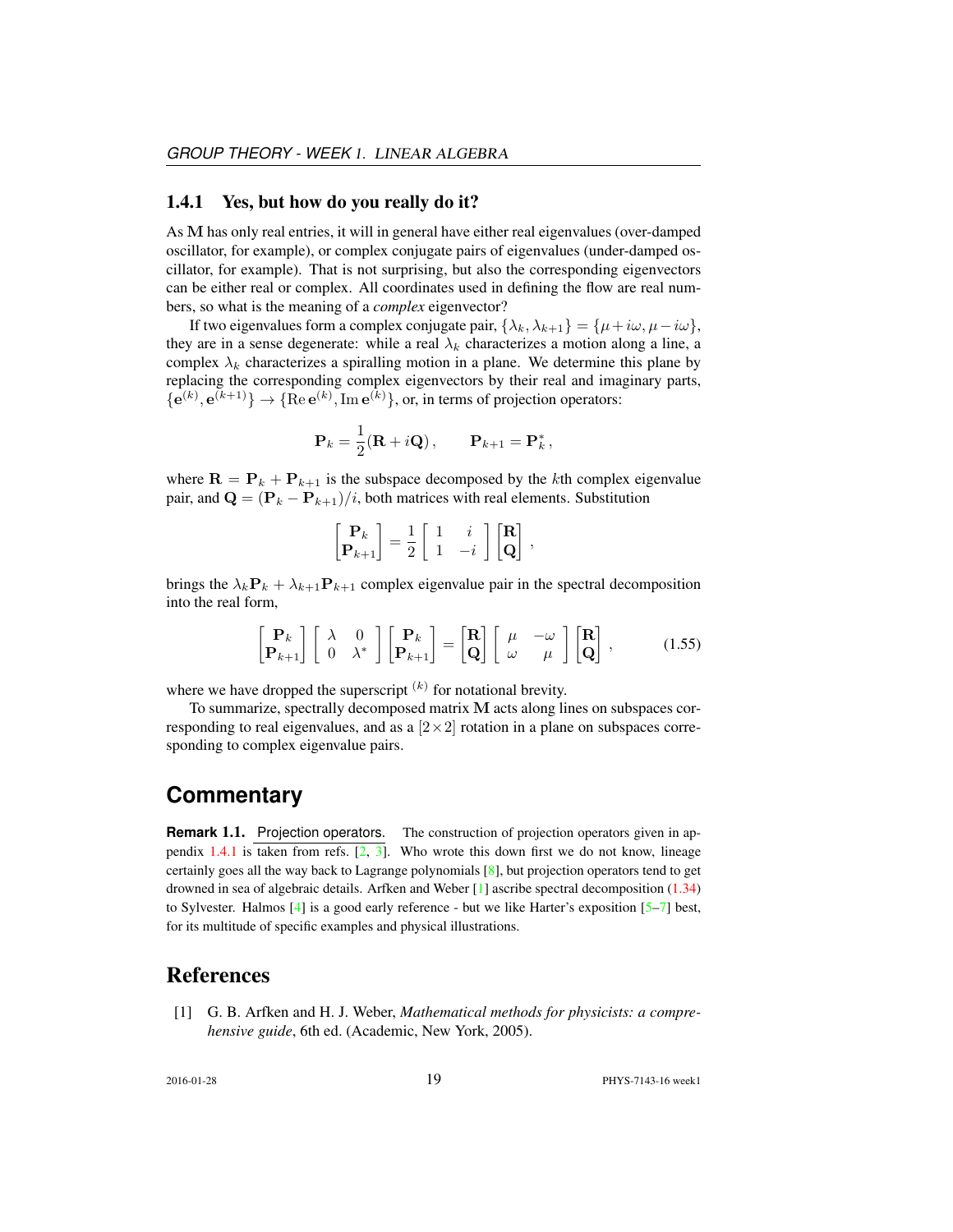- [2] P. Cvitanović, ["Group theory for Feynman diagrams in non-Abelian gauge the](http://dx.doi.org/10.1103/PhysRevD.14.1536)[ories",](http://dx.doi.org/10.1103/PhysRevD.14.1536) Phys. Rev. D 14[, 1536–1553 \(1976\).](http://dx.doi.org/10.1103/PhysRevD.14.1536)
- [3] P. Cvitanović, [Classical and exceptional Lie algebras as invariance algebras,](http://birdtracks.eu/refs/OxfordPrepr.pdf) Oxford Univ. preprint 40/77, unpublished., 1977.
- [4] P. R. Halmos, *[Finite-Dimensional Vector Spaces](http://books.google.com/books?vid=ISBN9780691090955)* (Princeton Univ. Press, Princeton NJ, 1948).
- [5] W. G. Harter, ["Algebraic theory of ray representations of finite groups",](http://dx.doi.org/10.1063/1.1664901) [J. Math.](http://dx.doi.org/10.1063/1.1664901) Phys. 10[, 739–752 \(1969\).](http://dx.doi.org/10.1063/1.1664901)
- [6] W. G. Harter, *[Principles of Symmetry, Dynamics, and Spectroscopy](http://www.uark.edu/ua/modphys/markup/PSDS_Info.html)* (Wiley, New York, 1993).
- [7] W. G. Harter and N. D. Santos, ["Double-group theory on the half-shell and the](http://dx.doi.org/10.1119/1.11134) [two-level system. I. Rotation and half-integral spin states",](http://dx.doi.org/10.1119/1.11134) [Amer. J. Phys.](http://dx.doi.org/10.1119/1.11134) 46, [251–263 \(1978\).](http://dx.doi.org/10.1119/1.11134)
- [8] K. Hoffman and R. Kunze, *Linear algebra*, 2nd ed. (Prentice-Hall, Englewood Cliffs NJ, 1971).
- [9] M. Stone and P. Goldbart, *[Mathematics for Physics: A Guided Tour for Graduate](http://books.google.com/books?vid=ISBN9780521854030) [Students](http://books.google.com/books?vid=ISBN9780521854030)* (Cambridge Univ. Press, Cambridge, 2009).

### **Exercises**

1.1. Trace-log of a matrix. Prove that

$$
\det M = e^{\text{tr}\ln M}.
$$

for an arbitrary nonsingular finite dimensional matrix  $M$ , det  $M \neq 0$ .

1.2. Stability, diagonal case. Verify that for a diagonalizable matrix  $A$  the exponential is also diagonalizable

$$
J^{t} = e^{tA} = U^{-1} e^{tA_D} U, \quad A_D = UAU^{-1}.
$$
 (1.56)

1.3. **Time-ordered exponentials.** Given a time dependent matrix  $A(t)$ , show that the timeordered exponential

$$
J(t) = \mathbf{T}e^{\int_0^t d\tau A(\tau)}
$$

may be written as

$$
J(t) = \mathbf{1} + \sum_{m=1}^{\infty} \int_0^t dt_1 \int_0^{t_1} dt_2 \cdots \int_0^{t_{m-1}} dt_m A(t_1) A(t_2) \cdots A(t_m).
$$
 (1.57)

(Hint: for a warmup, consider summing elements of a finite-dimensional symmetric matrix  $S = S^{\top}$ . Use the symmetry to sum over each matrix element once; (1.57) is a

PHYS-7143-16 week1 20 2016-01-28